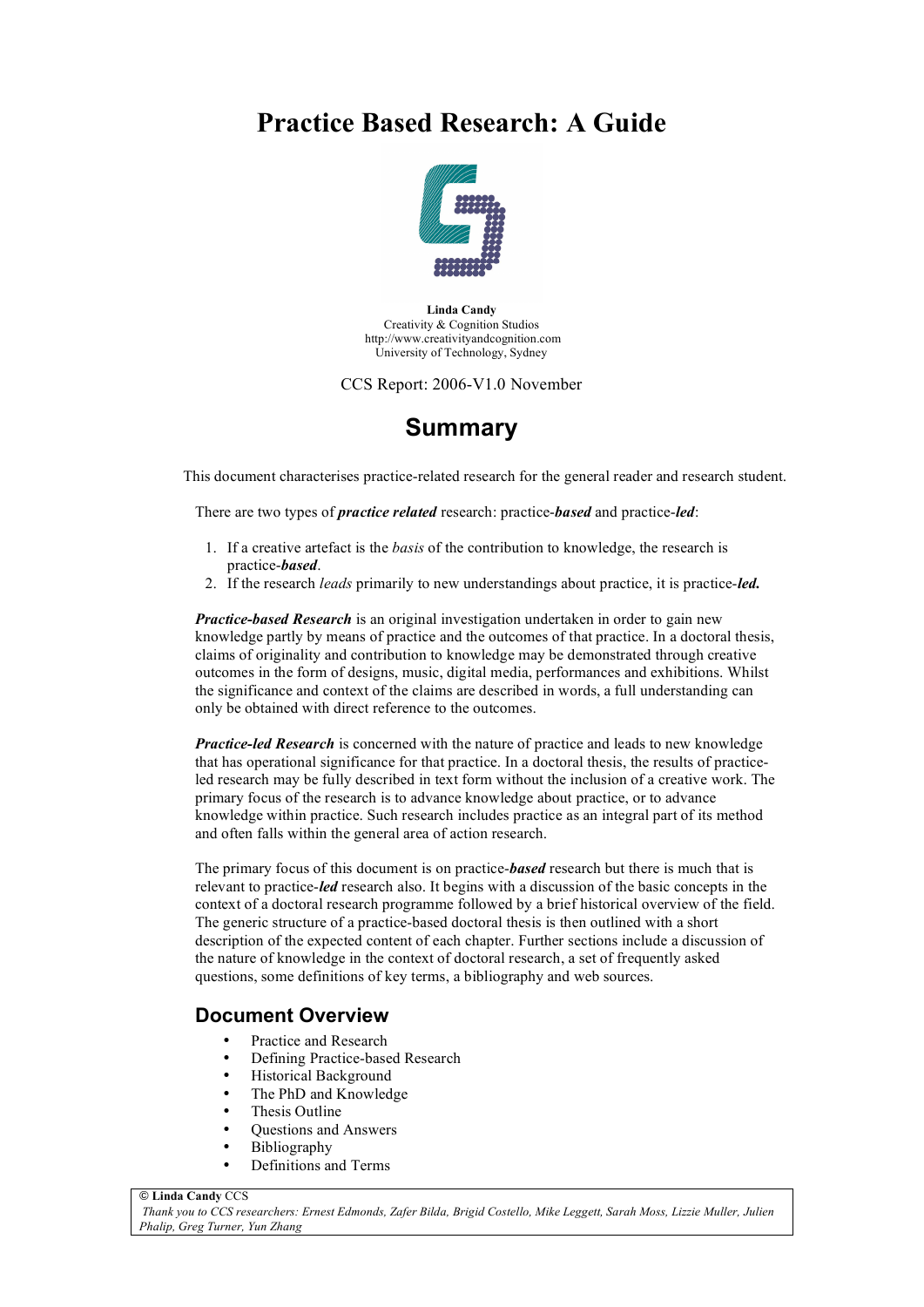# **Practice and Research**

Research that takes the nature of practice as its central focus is called 'practice-based' or 'practice-led' research. It is carried out by practitioners, such as artists, designers, curators, writers, musicians, teachers and others, often, but not necessarily, within doctoral research programmes. This kind of research has given rise to new concepts and methods in the generation of original knowledge.

It is important to make a clear distinction between practice-based research and pure practice. Many practitioners would say they do 'research' as a necessary part of their everyday practice. As the published records of the creative practitioners demonstrate, searching for new understandings and seeking out new techniques for realising ideas is a substantial part of everyday practice. However, this kind of research is, for the most part, directed towards the individual's particular goals of the time rather than seeking to add to our shared store of knowledge in a more general sense. Scrivener argues that the critical difference is that practice-based research aims to generate culturally novel apprehensions that are not just novel to the creator or individual observers of an artefact; and it is this that distinguishes the researcher from the practitioner (Scrivener, 2002).

Another important distinction between personal practitioner research and doctoral practicebased research is the form that the knowledge generated takes. The practice-based doctoral research outcome that is shared with a wider community arises from a structured process that is defined in university examination regulations.

In order to achieve advances in knowledge of the kind referred to above, the everyday research process common to professional practice has to be defined and executed in a manner that is commonly agreed. The research component of the practice-based research is, in most respects, similar to any definition of research, a key element of which is the transferability of the understandings reached as a result of the research process.

In the UK, the Arts and Humanities Research Board (now Council) (AHRB, 2000) defined research primarily in terms of research processes rather than outputs. This definition is built around three key features of any doctoral research proposal:

- 1. It must define a series of research questions or problems that will be addressed in the course of the research. It must also define its objectives in terms of seeking to enhance knowledge and understanding relating to the questions or problems to be addressed.
- 2. It must specify a research context for the questions or problems to be addressed. It must specify why it is important that these particular questions or problems should be addressed, what other research is being or has been conducted in this area and what particular contribution this project will make to the advancement of creativity, insights, knowledge and understanding in this area.
- 3. It must specify the research methods for addressing and answering the research questions or problems. In the course of the research project, how to seek to answer the questions, or advance available knowledge and understanding of the problems must be shown. It should also explain the rationale for the chosen research methods and why they provide the most appropriate means by which to answer the research questions.

Creative output can be produced, or practice undertaken, as an integral part of the research process. However, the outcomes of practice must be accompanied by documentation of the research process, as well as some form of textual analysis or explanation to support its position and to demonstrate critical reflection. A thesis arising from a practice-based research process, such as the one given above, is expected to both show evidence of original scholarship and to contain material that can be published or exhibited.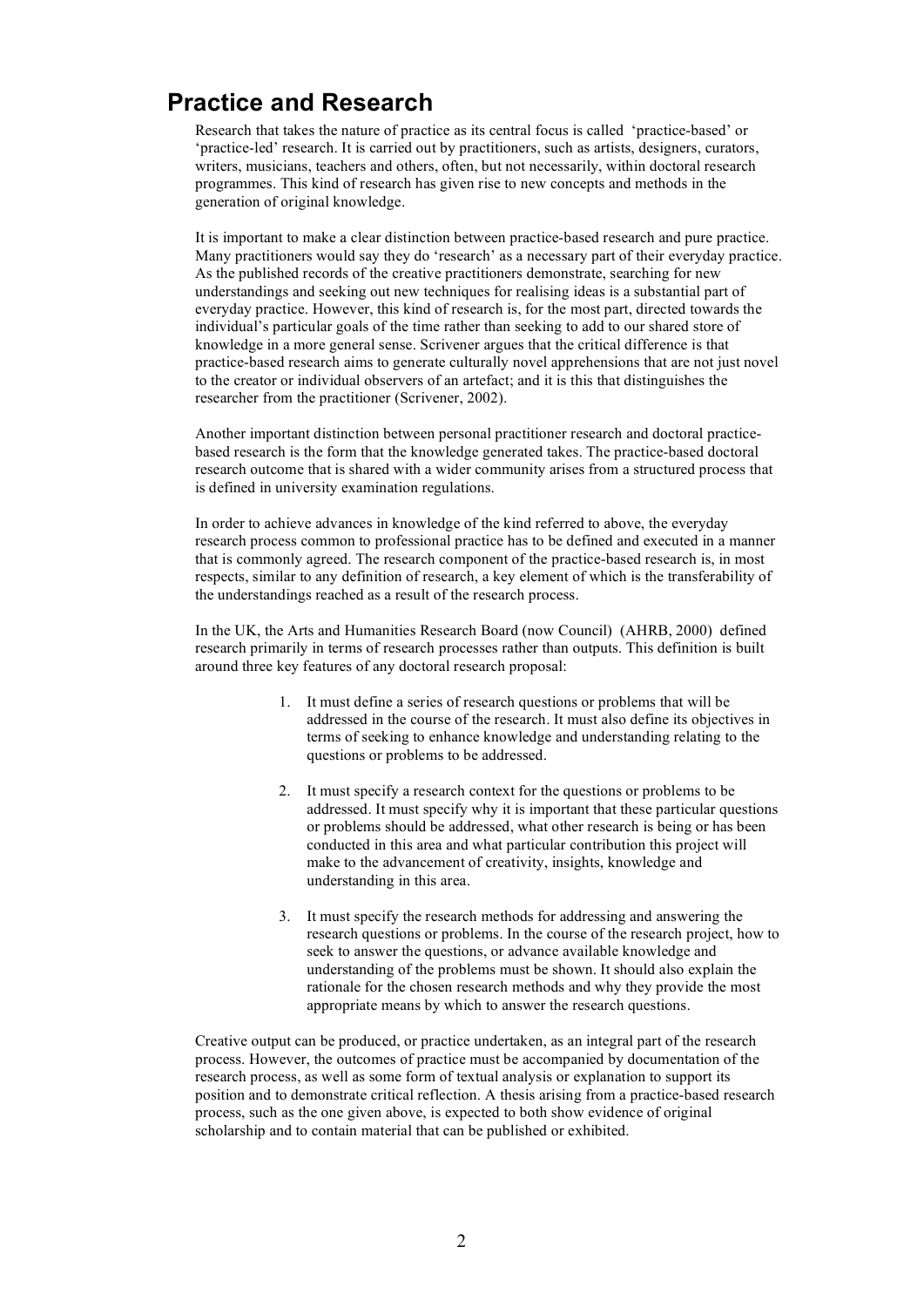# **Practice-Based and Practice-Led Research**

Although practice-based research has become widespread, it has yet to be characterised in a way that has become agreed across the various fields of research where it is in use. To complicate matters further, the terms 'practice-based' and 'practice-led' are often used interchangeably. In reality, there are two main types of research that have a central practice element and that distinction is summarised here as follows:

- If a creative artefact is the *basis* of the contribution to knowledge, the research is practice-*based*.
- If the research *leads* primarily to new understandings about practice, it is practice-*led.*

## **Practice-Based Research**

*Practice-based Research* is an original investigation undertaken in order to gain new knowledge partly by means of practice and the outcomes of that practice. Claims of originality and contribution to knowledge may be demonstrated through creative outcomes which may include artefacts such as images, music, designs, models, digital media or other outcomes such as performances and exhibitions Whilst the significance and context of the claims are described in words, a full understanding can only be obtained with direct reference to those outcomes. A practice-based PhD is distinguishable from a conventional PhD because creative outcomes from the research process may be included in the submission for examination and the claim for an original contribution to the field are held to be demonstrated through the original creative work.

Practice-based doctoral submissions must include a substantial contextualisation of the creative work. This critical appraisal or analysis not only clarifies the basis of the claim for the originality and location of the original work, it also provides the basis for a judgement as to whether general scholarly requirements are met. This could be defined as judgement of the submission as a contribution to knowledge in the field, showing doctoral level powers of analysis and mastery of existing contextual knowledge, in a form that is accessible to and auditable by knowledgeable peers.

### **Practice Led Research**

*Practice-led Research* is concerned with the nature of practice and leads to new knowledge that has operational significance for that practice. The main focus of the research is to advance knowledge about practice, or to advance knowledge within practice. In a doctoral thesis, the results of practice-led research may be fully described in text form without the inclusion of a creative outcome. The primary focus of the research is to advance knowledge about practice, or to advance knowledge within practice. Such research includes practice as an integral part of its method and often falls within the general area of action research. The doctoral theses that emerge from this type of practice related research are not the same as those that include artefacts and works as part of the submission.

#### **Domain Differences in Practice-based and Practice-led Research**

The use of the term *practice-based research* has become widespread but it has yet to be characterised in detail in a way that is agreed across the various fields of research where it is in use. There are differences in conceptual and applied uses of the term between those fields where it is most often found: design, health, creative arts, and education. There are, in fact, differences in the type of research in respect of whether it is practice-based or led.

In design research, for example, where the nature of practice is a major research topic and is often conducted by research specialists rather than design practitioners, the emphasis is on achieving new knowledge about the nature of practice and how to improve it, rather than creating and reflecting on new artefacts. By contrast, in the visual arts, the emphasis is on creative process and the works that are generated from that process: the artefact plays a vital part in the new understandings about practice that arise.

It is important to note that the term *practice-based research* rather than *practice-led research* is used the area of health research. Here it may include any of the following, but not limited to: literature reviews including systematic examination of intervention and outcome measures, program evaluation clinical trials, evaluation or revision of health care protocols, policies and procedures, pilot projects and peer-reviewed studies.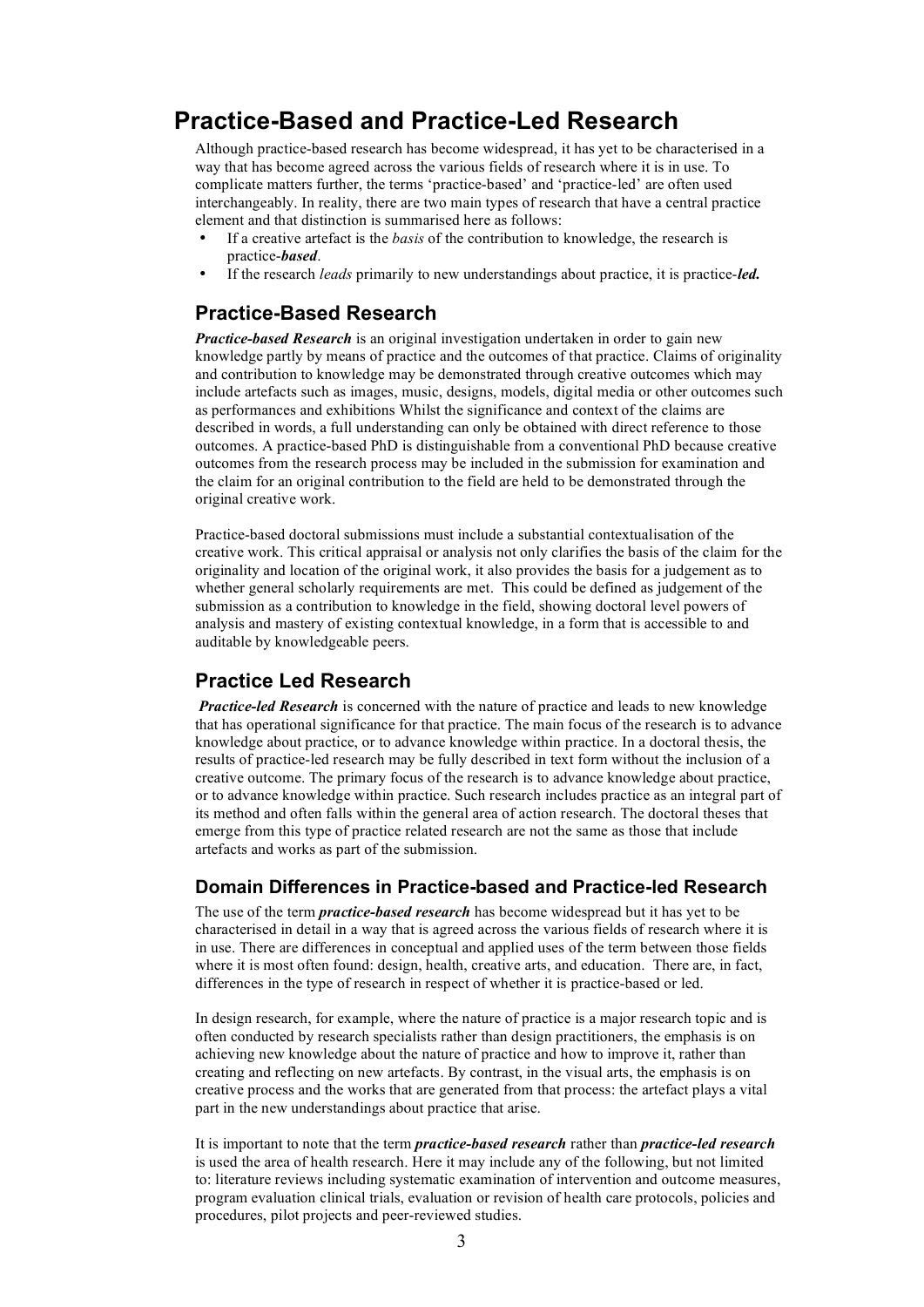# **Historical Background**

Practice-based PhDs began in Australia in 1984, when the University of Wollongong and the University of Technology, Sydney (UTS) introduced Doctorates in Creative Writing. Graeme Harper obtained the first such degree in Australia from UTS. He is currently at the University of Plymouth in England, where he is very active in promoting practice-based research. Two current UTS professors, Theo van Leeuwen and Ernest Edmonds, were active earlier in such UK developments.

The first Polytechnic was formed in London in1880. When the concept was used for the significant expansion of such institutions in 1968, the goal was to add a service element to the mainstream of higher education. The knowledge that the Polytechnics taught and developed was to emphasis value in practice. Higher education was no longer to be seen as the centre of new understanding, of knowledge that described the world, but as the centre of new ways of doing things, of knowledge that improved our ability to act in the world.

When the Council for National Academic Awards (CNAA) drew up its regulations for the higher degrees to be awarded from Polytechnics, they included a critical clause, "The written thesis may be supplemented by material in other than written form". This enabled a student to include an artefact, or the record of an artefact, as an integral part of their PhD submission. For example, when Susan Tebby submitted her PhD, "Patterns of Organisation in Constructed Art", (Tebby, 1983), she put up an exhibition and included a full set of 35mm slides of its contents bound with the thesis. The examination was based on the artworks and the written thesis together. Practice-based PhDs today are most simply identified by the inclusion of such artefacts within the submission.

In Australia, the Australian Research Council has been funding research in creative practice and has entered a partnership with the Australian Council in which collaborative art/science projects are funded jointly. Similarly, in the UK, the Arts and Humanities Research Council, in its definition of research, states that "Creative output can be produced, or practice undertaken, as an integral part of a research process".

The crucial point is that in certain disciplines knowledge can be partly advanced by means of practice. The idea that has developed was that a research student, for example, would take, as the subject of research the practice of their own discipline. The research programme would consist of a continual reflection upon that practice and on the resulting informing of practice. The examination would be based upon both the results of the practice and on a thesis concerning the reflections upon the process undertaken. Thus artefacts, for example a set of objects that had been designed and constructed, would form part of the candidate's submission for the degree. The candidate would be expected to satisfy the examiners in all of the ways that are normal in a doctorate, such as demonstrating that they are well acquainted with the general field of knowledge in which their subject relates. It would be required that the thesis, as lodged in the Library, would include a permanent record of any artefacts submitted towards the examination. In this way, the practice-based PhD can be understood within the traditional context of the purely written PhD without any major revolution in education being required.

Studies have been made of practice-based research supervision that help to illuminate the process. For example, in order to chart the experiences of such students, qualitative interviews were undertaken with 50 research students at various UK universities. A paper based on those interviews examines one dimension of how students adapt to this kind of study, focusing on their conceptions of identity (Hockey, 2003)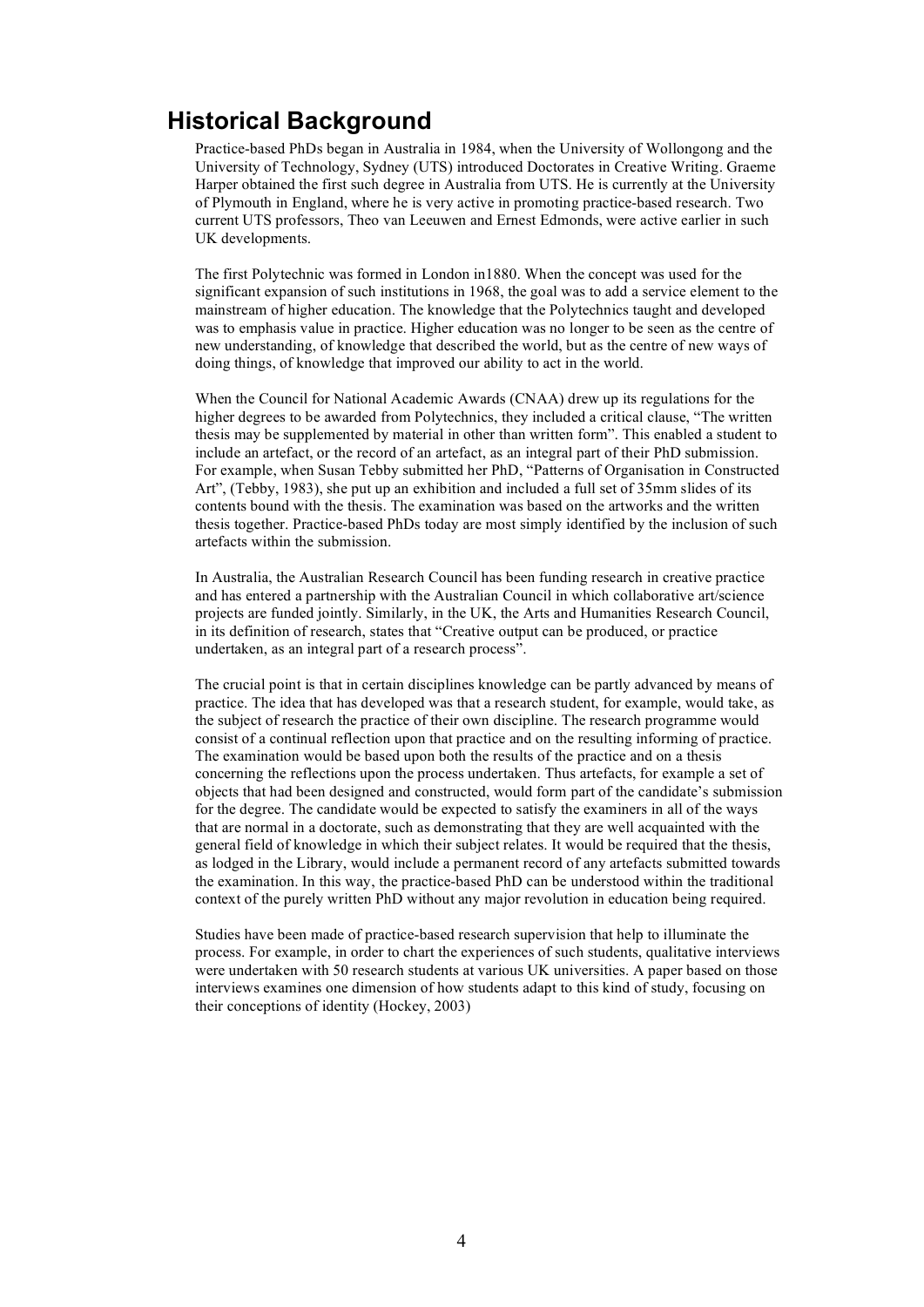# **The PhD and Knowledge**

The PhD is defined in terms of knowledge, e.g. "The degree is awarded to candidates who, through original investigation, make a distinct and significant contribution to knowledge." (UTS, 2006). That new knowledge is expected to have two characteristics: it is shared and it can be verified or challenged. So a PhD describes knowledge that is new (in the world), can be shared with others and can be tested in some way. Accepting that much of what we know is known tentatively rather than absolutely, the properties of being sharable and challengeable are more important than the absolute certain truth of the new knowledge.

#### **Preliminaries**

There are a few knowledge issues that are worth mentioning but are not, in fact, relevant in our context. In each case, of-course, the issues could be the subject of a PhD in Philosophy itself.

Tacit knowledge

That we have achieved new implicit or tacit knowledge is clearly not relevant because, by definition, it is not shared.

Subjective or private knowing

Any position that argues that knowledge is private to an individual argues that knowledge cannot be shared and so rules against the possibility of research in the PhD sense.

Pure argumentation

The new knowledge can be that B follows from A. In other words, it is shown that, presuming (but not claiming) that A is true, then B must be true also. Such an argument does not appeal to any facts about the world but relies entirely on the strength of its argument. This is not a matter of rhetoric, it has to be a matter of logic. In mathematics, for example, such PhDs are common. The crucial issue is to show that the system of reasoning used and the assumptions A do not contain or imply a contradiction. That can be quite hard. Reaching into the philosophical foundations, however, is a serious matter, not least because of Gödel's theorem (Gödel, 1931). In any case, a PhD based upon pure argumentation cannot be practice-based.

### **Knowledge**

A classic text is A. J. Ayer's "The Problem of Knowledge". He argues, pragmatically, that we needed to find a "right to be sure" to support a belief in order to call it knowledge (Ayer,1956). It is a matter of debate how strong the backing needs to be for a believer to have the right to be sure that their belief is true. However, The setting of a standard requiring the impossibility of error should be resisted. His view was that one has the right to "be sure" even where error is possible.

A huge influence has been Karl Popper's view of a "right to be sure" expressed in his description of scientific enquiry (Popper, 1959). His key point is that we cannot know any general truth about the world for sure. Many, Bertrand Russell for example Russell, 1912), have pointed out that we can only observe a finite number of events and that, for all we know, the next observation will contradict any theory we have based on the earlier ones. Thus Popper argued that the pursuit of new knowledge was based on attempting to falsify our current hypotheses or beliefs. The longer we go on failing to falsify them the more we can claim the right to be sure about them. Once falsified, we need to find a new or modified theory. The main thing is to be open to, and even invite, criticism and attempts to disprove our theories.

Much of the understanding about having knowledge rests upon what it is that we perceive in the world and that others also report perceiving. The problem is that, of-course, we have direct knowledge of what are often called "sense data" (Swartz, 1965) but only indirect knowledge of the world through those data. A significant stance in this context is constructivism (not to be confused with movements of the same name in art and in mathematics) (Bruner, 1986). In this view, in our pursuit of knowledge about the world we construct it rather than uncover it. One might argue that "being sure" is about being sure that it is plausible rather than that it is true.

Beyond knowing what is we are also interested in what causes or influences what is. David Hume's work is classic here (Hume, 1777). He articulated the "problem of induction". Basically, we can never be sure that X causes Y because we cannot reliably induce the general case from specific instances (as above). However, he gave a valuable lesson in how to deal with such philosophical problems. He said that we had to rely on such induction in ordinary life or we would "perish and go to ruin." So some philosophical problems about knowledge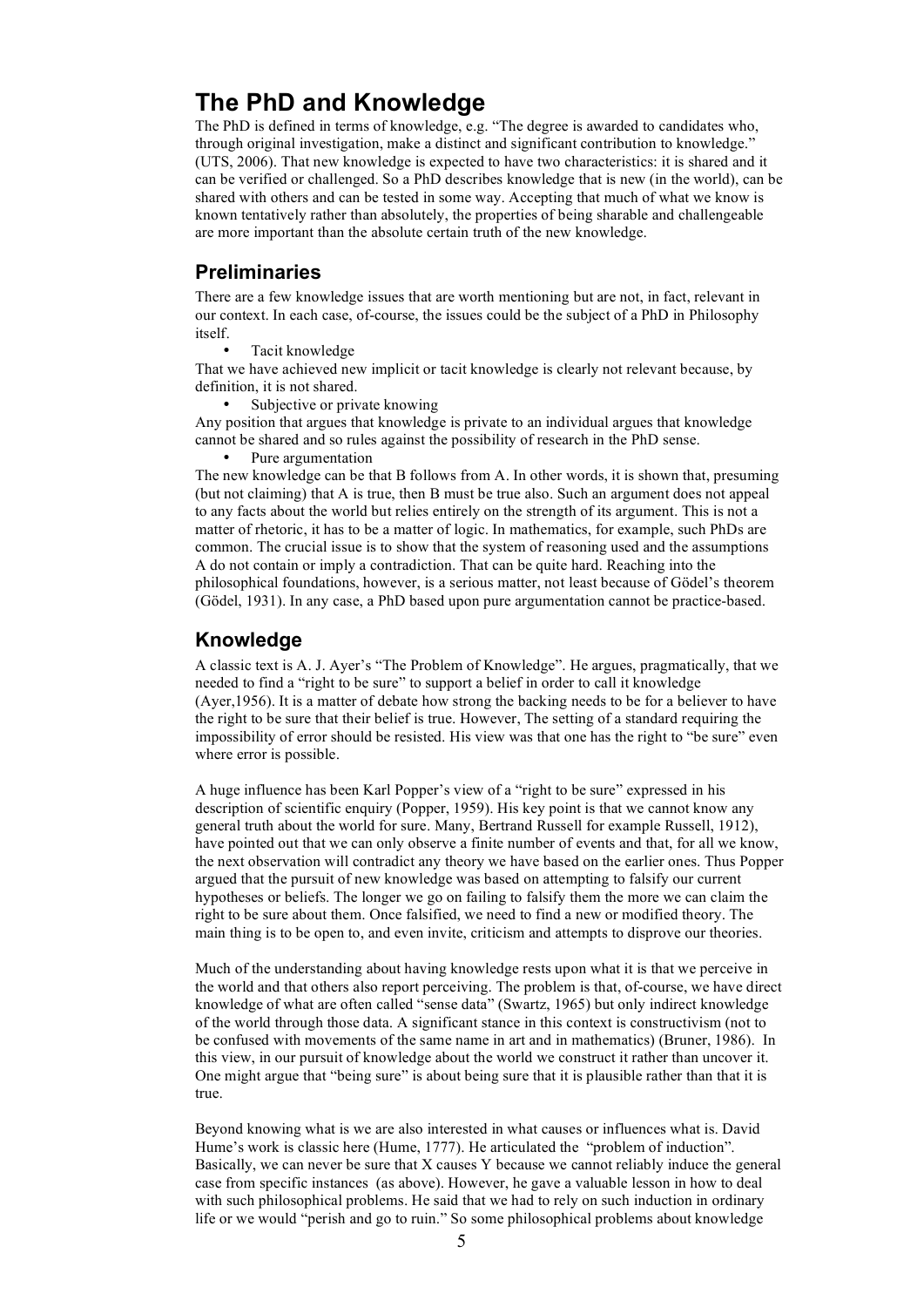may be intractable or devastating, but we must carry on anyway. After all, despite the problem of induction, for example, we can boil a kettle, send an email and ride a bicycle.

Beyond knowing what is and knowing what causes what, we are also interested in knowledge about action. We are clearly able to find new knowledge about how to better achieve some end. Practical knowledge of this kind can still be shared, verified and criticised. 'Knowledge how' may not, however, provide the degree of explanation that 'knowledge that' does. The problem of induction is less of a concern. The action researcher might generate new knowledge about how to do something but leave it open to others to discover why it works. A phenomenologist might argue that this 'knowing how' precedes 'knowing that'. From that point of view, action research should come before experimental research. Until the action research is complete, it could be argued, we do not know what to study experimentally. If we were starting from a clean sheet of zero knowledge, perhaps that would be true, but reality is more complex.

Phenomenology (Lewis, 1946) has a number of strands, but one important concept is that, to put it very briefly, the body is important in perception. In practical terms, this implies that the typical theories of cognitive science may be fatally lacking. A reliable account of perception must take action into account. Further, one can argue that action, cognition and perception must be considered together in any adequate description. If we accept this view, then research about human interaction with art works, for example, must try to capture information about all three aspects and unify them in some way.

Frederick Crews put the point about how to approach knowledge nicely. He said that we should follow "the ethic of respecting that which is known, acknowledging what is still unknown and acting as if one cared about the difference" (Crews, 2006). Finally, a lighter read on writing about these topics is Francis Wheen's "How Mumbo-Jumbo Conquered the World" (Wheen, 2004). Chapter four, called "The Demolition Merchants of Reality" should be required reading for any PhD candidate.

## **References**

Arts and Humanities Research Board (2000). Guide to the Research Grant Scheme.

http://www.ahrb.ac.uk/research/grant/guide.htm [accessed July 2000] Ayer, A.J. (1956). *The Problem of Knowledge*, Macmillan Press, London.

Bruner, J. (1986). *Actual Minds, Possible Worlds*. Cambridge, MA: Harvard University Press. Crews, F. (2006). *Follies of the Wise*, Shoemaker and Hoard. Emeryville, CA.

Gödel, K. (1931). *Über formal unentscheidbare Sätze der Principia Mathematica und verwandter Systeme*, I. Monatshefte für Mathematik und Physik 38: 173-98. Translated in Jean van Heijenoort, 1967. From Frege to Gödel: A Source Book on Mathematical Logic. Harvard University Press: pp 596-616

- Gödel's theorem: http://en.wikipedia.org/wiki/Gödel's incompleteness theore
- Hockey, J. Art and Design Practice-Based Research Degree Supervision. *Arts & Humanities in Higher Education*. vol 2(2) 173–185.
- Hume, D. (1777) *An Enquiry concerning Human Understanding*. Beauchamp, T. L. (ed.), (1999), Oxford University Press, Oxford.
- Hume, D. ttp://en.wikipedia.org/wiki/David\_Hume
- Lewis, C. I. (1946) *An Analysis of Knowledge and Valuation*. Open Court, USA.
- Popper, K. R. (1959 English translation) *The Logic of Scientific Discovery* (2002) Routledge, London.
- Russell, B., A., W. (1912) *The Problems of Philosophy*, Williams and Norgate, London

Scrivener, S.A.R (2002). The Art Object Does Not Embody a Form of Knowledge, *Working Papers in Art and Design*, http://www.herts.ac.uk/artdes1/research/papers/wpades/vol2/scrivenerfull.htm Stringer, E.T (2003) *Action Research in Education*, Prentice Hal

Swartz, R., J. (ed.) (1965) *Perceiving, Sensing and Knowing*. Doubleday, New York.

UTS (2006). Doctor of Philosophy, University of Technology, Sydney.

http://www.handbook.uts.edu.au/it/pg/c02029.html Wheen, F (2004). *How Mumbo-Jumbo Conquered the World*, Harper, London.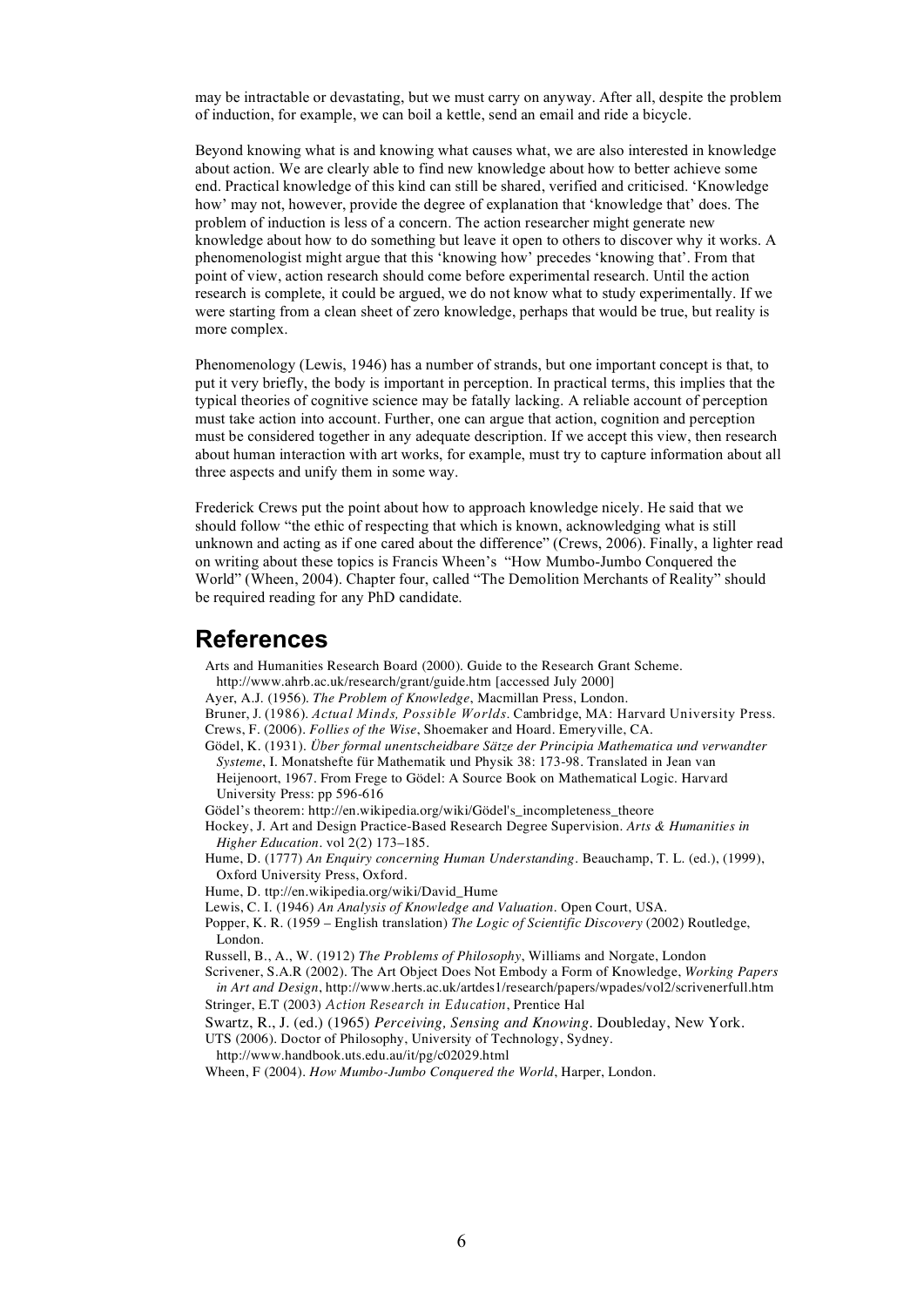# **Thesis Outline**

## **1. Introduction**

Four key elements are briefly described in this section.

#### *i.The Problem*

This is a concise statement of the research question or issue that the thesis addresses. *ii.The Context*

What is the main work that has been done that gives rise to the question and what is its significance?

#### *iii.The Method*

The approach to solving the problem (experimental, practice based, analytic etc) is described in this part, leaving the justification to chapter three.

#### *iv.The Outcomes*

Here the key contribution(s) to knowledge are concisely described. They are the things that arise from the work that are new and shown to advance understanding or practice internationally. The value of these outcomes will be to one or more community (computer scientists, artists, theoreticians etc) and it is important to be clear who they are.

## **2. State of the Art Review**

This chapter presents the results of a literature survey of the area(s) of study. It should be a critical review in the context of the stated research question and related issues. This chapter answers questions such as: Who is doing what? Who has done what? Who first did it or published it? The survey is taken from published papers, research monographs, catalogues etc. It must be based on and refer to primary sources, not textbooks or other such reports on the work of others. It is to be expected that this chapter provides a new structured view of the field of study.

## **3. Methodology**

This is a key chapter that provides a description and justification of the research methods used. Normally, the methods will be selected from known and proven examples. In special cases the development of a method may be a key part of the research, but then this will have been described in section one and reviewed in two.

## **4. Foundation Work**

This, optional, chapter is a chance to describe earlier work done by the author/candidate (possibly with others) that provides a foundation or significant background. It may be helpful to revisit and reassess earlier work in the light of the research focus of the PhD. This chapter will not be needed in some PhDs where the work is from a fresh start.

## **5. New Studies**

The core of the thesis is a description of the new studies/software/artwork and the process of production. It answers the questions: What has been done, how was it achieved and what was the rationale? This can be, for example, a report on the design and execution of a set of experiments or the development of an innovative software system or the making of innovative art works. In a practice based PhD an artwork, for example, might be presented for examination. If so, this chapter will illuminate it by explaining, at the very least, what is important and novel

## **6. Results**

The evaluation of the new software/artwork or analysis of the results or processes of the new studies will have led to certain results or conclusions. Placing the new results in the context of Chapter 4 is important. The outcomes, as promised in chapter 1, are shown to have been achieved in this section.

## **7. Conclusions**

A discussion can now be provided that puts a wider perspective on the results and discusses the implications of them for other broader areas and domains. Future work and outstanding questions are normally also discussed.

## **8. References/Bibliography (including published papers)**

Use a standard reference format, such as Harvard, and be careful to check each entry. It is temping to presume that software such as End-Notes will ensure a perfect reference list, but that all depends on exactly how each entry was stored. There is no substitute for a line-by-line check.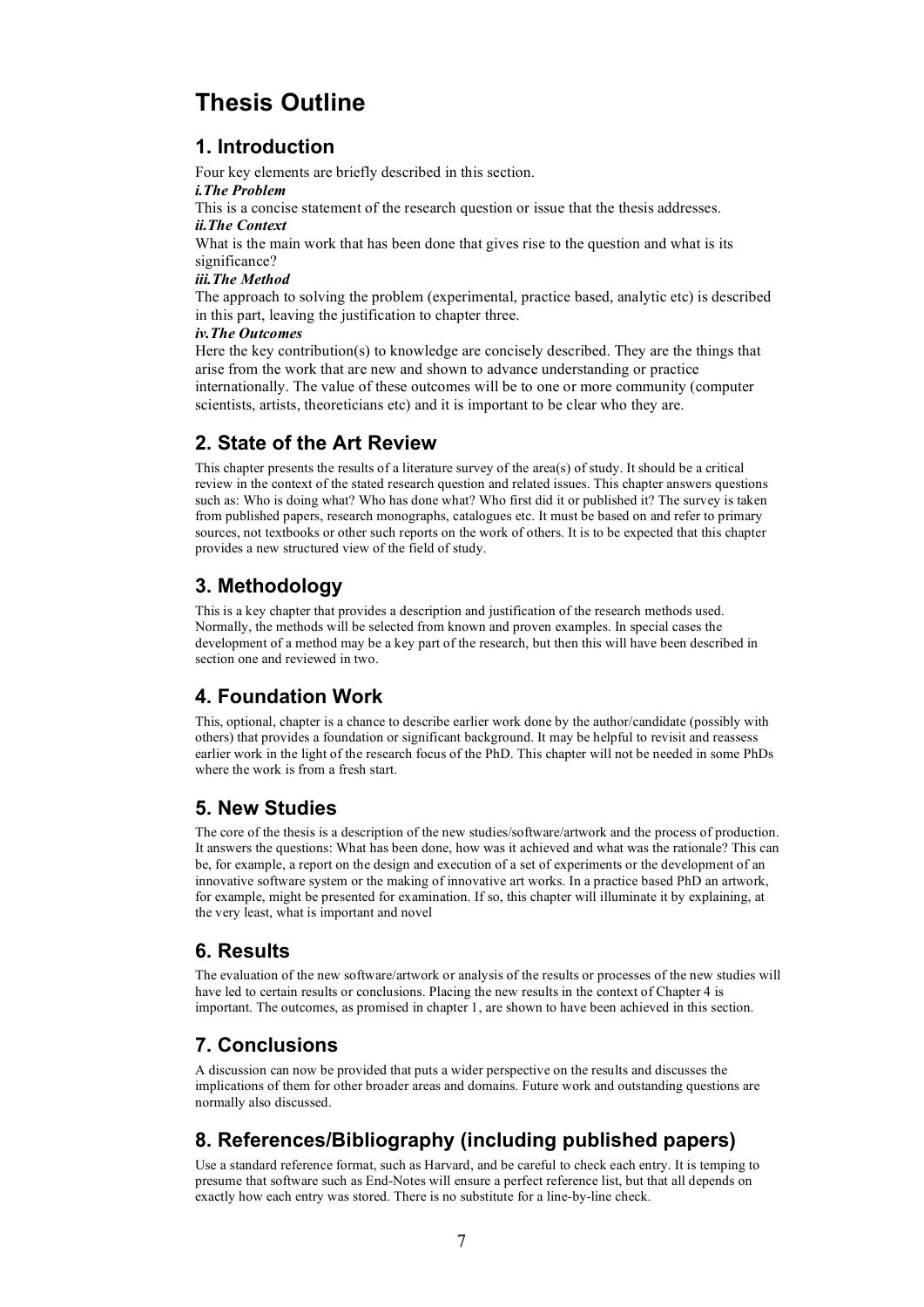# **Questions and Answers**

### **Q1. What is the purpose of the Literature Review?**

A1. The Literature Review should cover that work by others which provides a basis and context for your research either because you are using the findings to support an argument to extend something or because you have identified a limitation and will be pursuing studies to address it. The review should be drawn from primary sources: e.g. papers reporting results of original research. Do not quote someone's reference to someone else's work: always go to the original text.

## **Q2. Should I place the background discussion of the origins and source of my methodology in the methodology chapter or in the Literature Review?**

A2. Normally, you would describe the origins of your methodology in the methodology chapter. Where the contribution to knowledge is primarily a methodological one it might be appropriate to describe the state of the art in the Lit Review chapter and have a short summary of the approach in the methodology chapter. But this is exceptional.

## **Q3. How much detail should I go into when describing the methodological approach?**

A3. Some tips are:

- 1. start with the actual things you have done/will do (as if instructing an assistant)
- 2. then add a brief description of the origins of the method(s) sources from which they have been selected
- 3. if any aspect is not yet justified develop the argument to justify it.

Number 3 should be minimal. If the argument includes negatives ("statistics is no good for this" or "semiotics does not work in this case") be sure that you are knowledgeable about what you are rejecting.

## **Q4. How should I write reflective documentation?**

A3. Monitoring and Recording 'Events' for Reflective Practice

- Keep a written record either in the form of an online diary or blog, or a hand written notebook.
- Having a notebook with you at all times to record any observations or events during the process of making a work is advisable.
- If you are collecting audio records, you will probably need to transcribe them at some point and may need to factor that in to your time and effort schedule.
- Keep an overview chart to be able to see at a glance what has been recorded and what you plan to record.
- It is advisable to designate time for reflection after the events and to record your reactions and emerging thoughts at specified Review points. Do not be tempted to only review and reflect on an ad hoc basis. Build it in to your timetable.

Good questions to ask yourself are:

- what was proposed, discussed, decided and carried through,
- what stumbling blocks arose and how they were addressed...,
- whether the ideas were workable, interesting, challenging....
- whether the collaboration worked well or not
- reasons for success or otherwise
- did the solutions work well, if not why not?
- whether there were different viewpoints between you and your collaborating parties
- whether lessons were learnt from failures.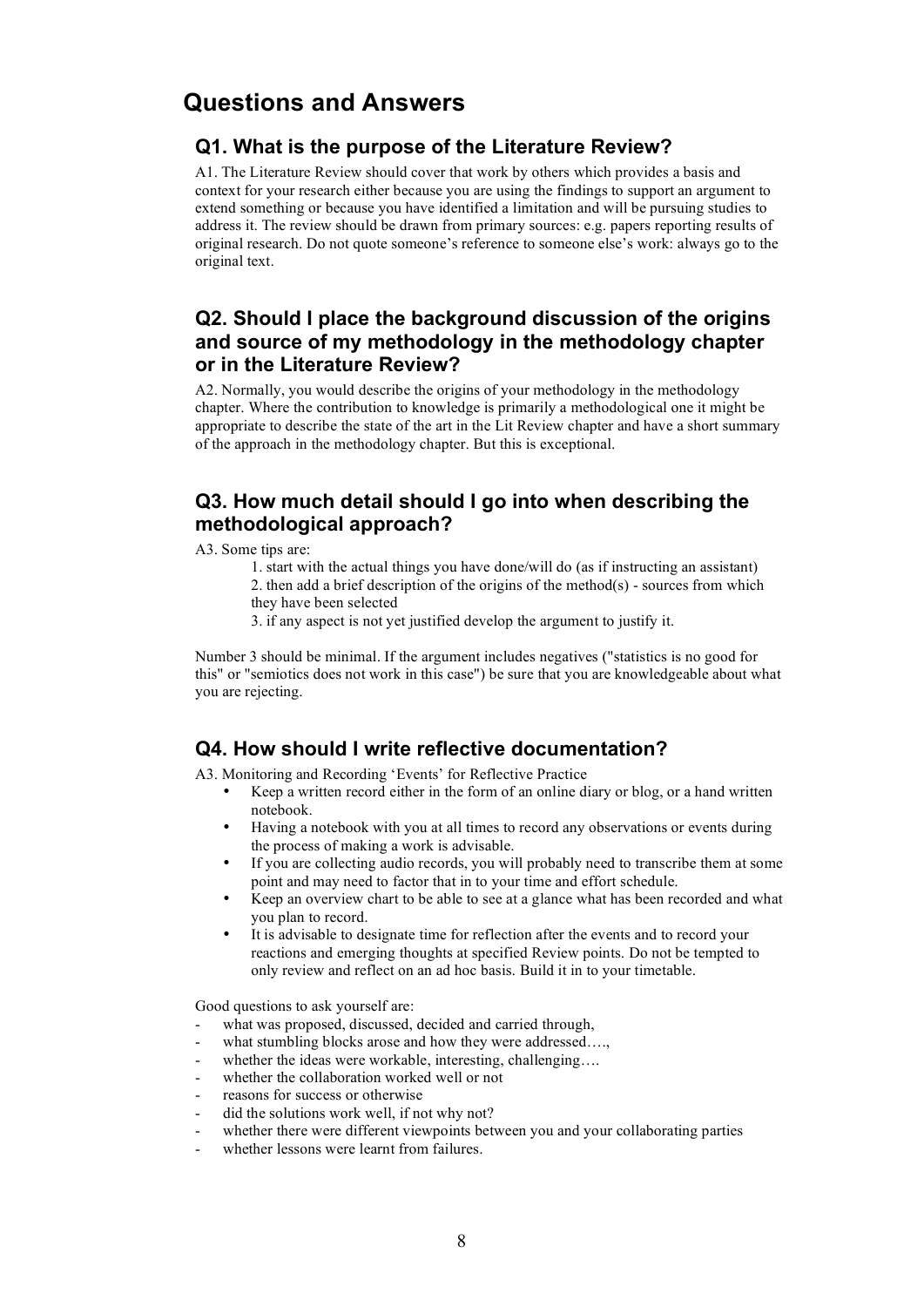## **Q5. What is the role of the artefact in reporting the results?**

A5. The artefact is not an explanation in itself:

- it requires linguistic description that relates the development and nature of the artefact to understandings about creative process

- the text describes the innovation embodied in the artefact but cannot be fully understood without reference to and observation of the artefact.

#### **Viewpoints**

Ross Gibson's view is 'the text is not an explanation of the artwork; rather, the text is an explicit, word-specific representation of processes that occur during the iterative art-making routine, processes of gradual, cyclical speculation, realisation or revelation leading to momentary, contingent degrees of understanding. To this extent the text that one produces is a kind of narrative about the flux of perception-cognition-intuition. The text accounts for the iterative process that carries on until the artist decrees that the artwork is complete and available for critique, 'appreciation', interpretation, description, evaluation. All these particular practices can entail other particular texts.'

Steve Scrivener's view: 'The art object does not embody a form of knowledge'

- o Art is not a form of knowledge communication
- o Art is not a servant of knowledge acquisition
- o Art making creates apprehensions
- o Art research creates novel apprehensions

See http://www.herts.ac.uk/artdes/research/papers/wpades/vol2/scrivener.html

## **Ethical Considerations**

All research that involves people in the collection and analysis of data is subject to ethical considerations. The first stage in designing a research project is to prepare a research proposal which outlines the proposed methodology and any ethical issues. Researchers must obtain the informed consent of persons participating in research before the research begins. Researchers should provide participants with accurate information about the purpose, methods, demands, risks, inconveniences and discomforts of the study. Information should be at a level appropriate for comprehension by research subjects. Each institution in which a researcher works will have an Ethics Approval procedure which must be followed prior to undertaking the research. Examples from CCS University of Technology, Sydney are available.

#### **See CCS Code of Ethics document See CCS Procedures and Application Form**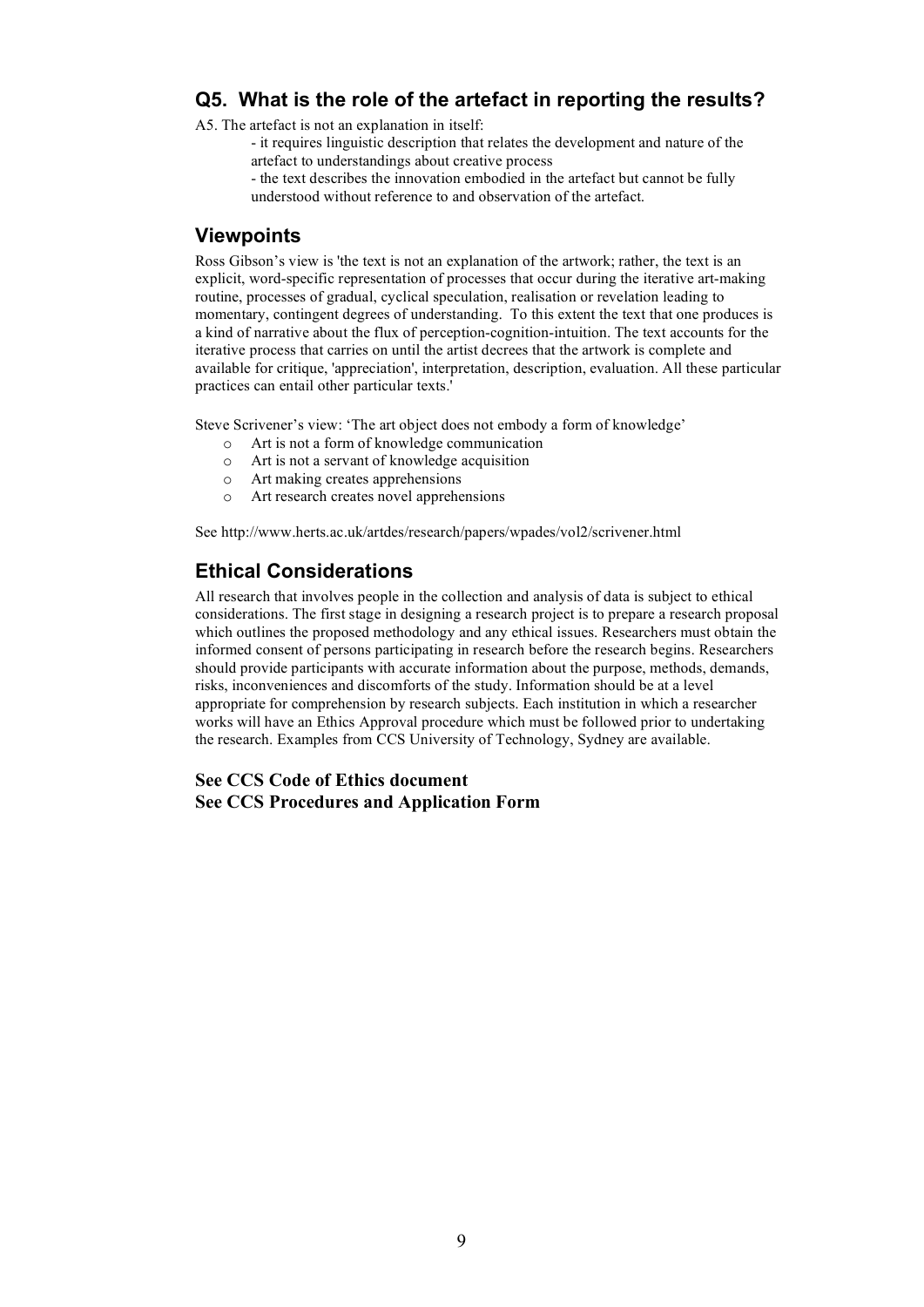# **Bibliography**

#### **Action Research**

Action Research Electronic Reader http://www.scu.edu.au/schools/gcm/ar/arr/arow/default.html

Stringer, E.T (2003) *Action Research in Education*, Prentice Hall

Argyris, C. R. Puttnam, R and McLain Smith, D. Action Science. http://www.actiondesign.com/action\_science/

#### **Data Collection and Analysis Methods**

Richards, L. (2005, Handling Qualitative Data, Sage, London.

Bilda, Z., Costello, B. & Amitani, S. (2006) Collaborative Analysis Framework for Evaluating Interactive Art Experience, Co-Design Special issue.

Suwa, M., Purcell, T. & Gero, J. (1998). Macroscopic Analysis of Design Processes Based on a Scheme for Coding Designers' Cognitive Actions, Design Studies, vol. 19, no. 4, pp. 455- 483.

#### **Discourse analysis**

Hammersley, M. (2002), Discourse analysis: A Bibliographical Guide http://www.cf.ac.uk/socsi/capacity/Activities/Themes/In-depth/guide.pdf

MacMillan, K. Discourse Analysis — A Primer http://www.lboro.ac.uk/research/mmethods/resources/links/da\_primer.html

Potter, J. (1996), "Discourse Analysis and Constructionist Approaches: Theoretical Background" In: John T.E. Richardson (ed.): " Handbook of qualitative research methods for psychology and the social sciences," Leicester: BPS Books.

### **Conversation analysis**

Antaki, C. (2005) An Introduction to Conversation Analysis Available on line at: http://www-staff.lboro.ac.uk/~ssca1/intro1.htm

Psathas, G (1994) Conversation Analysis : The Study of Talk-in-Interaction Sage, Newbury Park, London

Schegloff, E.A. Available on line at: http://www.sscnet.ucla.edu/soc/faculty/schegloff/

### **Survey**

On-line resource about how to conduct survey http://www.managementhelp.org/commskls/surveys/surveys.htm

#### **Interviews**

http://www.ul.ie/~infopolis/methods/interv.html

Brief information sheets from University of Illinois Extension on 'how to do interview' http://www.aces.uiuc.edu/~PPA/KeyInform.htm

Bob Dick. http://www.scu.edu.au/schools/gcm/ar/arp/iview.html A technique for qualitative data collection. How to do interviewing.

Introduction to Interviewing Techniques http://www.wpi.edu/Academics/Depts/IGSD/IQPHbook/ch11.html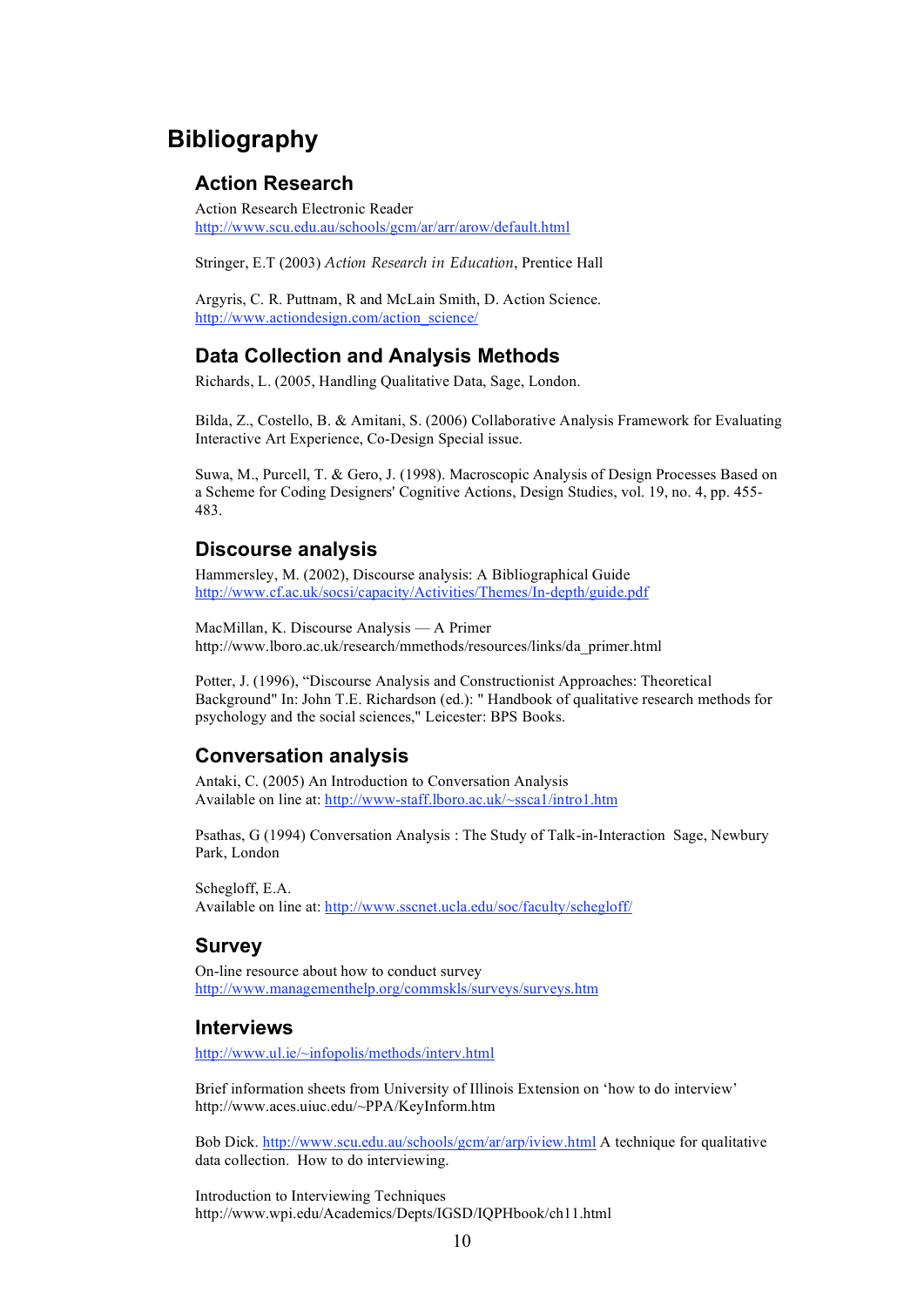Kvale, S. (1996) InterViews: An Introduction to Qualitative Research Interviewing Steinar Kvale, Institute of Psychology, University of Aarhus, Denmark

This is an introduction to interviewing outlines both the theoretical underpinnings and the practical aspects of the process. After examining the role of the interview in the research process, Steinar Kvale considers some of the key philosophical issues relating to interviewing: the interview as conversation, hermeneutics, phenomenology, concerns about ethics as well as validity, and postmodernism. Having established this framework, the author then analyzes the seven stages of the interview process - from designing a study to writing it up.

### **Observation**

Data collection methods: http://www.acf.dhhs.gov/programs/ccf/resources/gbk\_om/om\_gbk\_dcm.html

J Lofland, LH Lofland (1995). Analyzing Social Settings: A Guide to Qualitative Observation and Analysis", Wadsworth

### **Protocol analysis**

Ericsson, K.A. & Simon, H.A. (1993). Protocol Analysis: Verbal Reports as Data, Cambridge, MA: MIT Press.

Ericsson, K., & Simon, H. (1987). Verbal reports on thinking, In C. Faerch & G. Kasper (eds.) Introspection in Second Language Research. Clevedon, Avon: Multilingual Matters, pp24–54.

### **Video-cued Recall**

Costello, B., Muller, L., Amitani, S. & Edmonds, E. 2005, 'Understanding the experience of interactive art: Iamascope in Beta\_space', Proceedings of the second Australasian conference on Interactive entertainment, Sydney, Australia pp. 49 - 56

Ericsson, A. and Simon, H. Protocol Analysis: Verbal Reports as Data. MIT Press, Cambridge, MA, 1993.

Omodei, M., Wearing, A.J. and McLennan, Head-Mounted Video and Cued Recall: A Minimally Reactive Methodology for Understanding, Detecting and Preventing Error in the Control of Complex Systems. in 21st European Annual Conference of Human Decision Making and Control,(Glasgow, 2002), Department of Computer Science, University of Glasgow, Scotland.

## **Video Data Analysis**

Candy, L, Bilda, Z., Maher, M-L. & Gero, J. (2004). Evaluating Software Support for Video Data Capture and Analysis in Collaborative Design Studies. Proceedings First International Conference on Qualitative Research in IT & IT in Qualitative Research, Brisbane, November 24-26.CD published by the Institute for Integrated and Intelligent Systems, Griffith University: http://iiis.griffith.edu.au

INTERACT User Guide (2004) Mangold Software and Consulting GmbH.

Suchman L. and Trigg R. (1991) Understanding practice: Video as a medium for reflection and design, in J. Greenbaum and M. Kyng (eds) Design at Work: Cooperative Design of Computer Systems, Erlbaum, Hillsdale, N.J.: 65-90.

### **Drawing process analysis**

Digital Sketching Website (in progress) http://www.uoregon.edu/~arch/digsketch/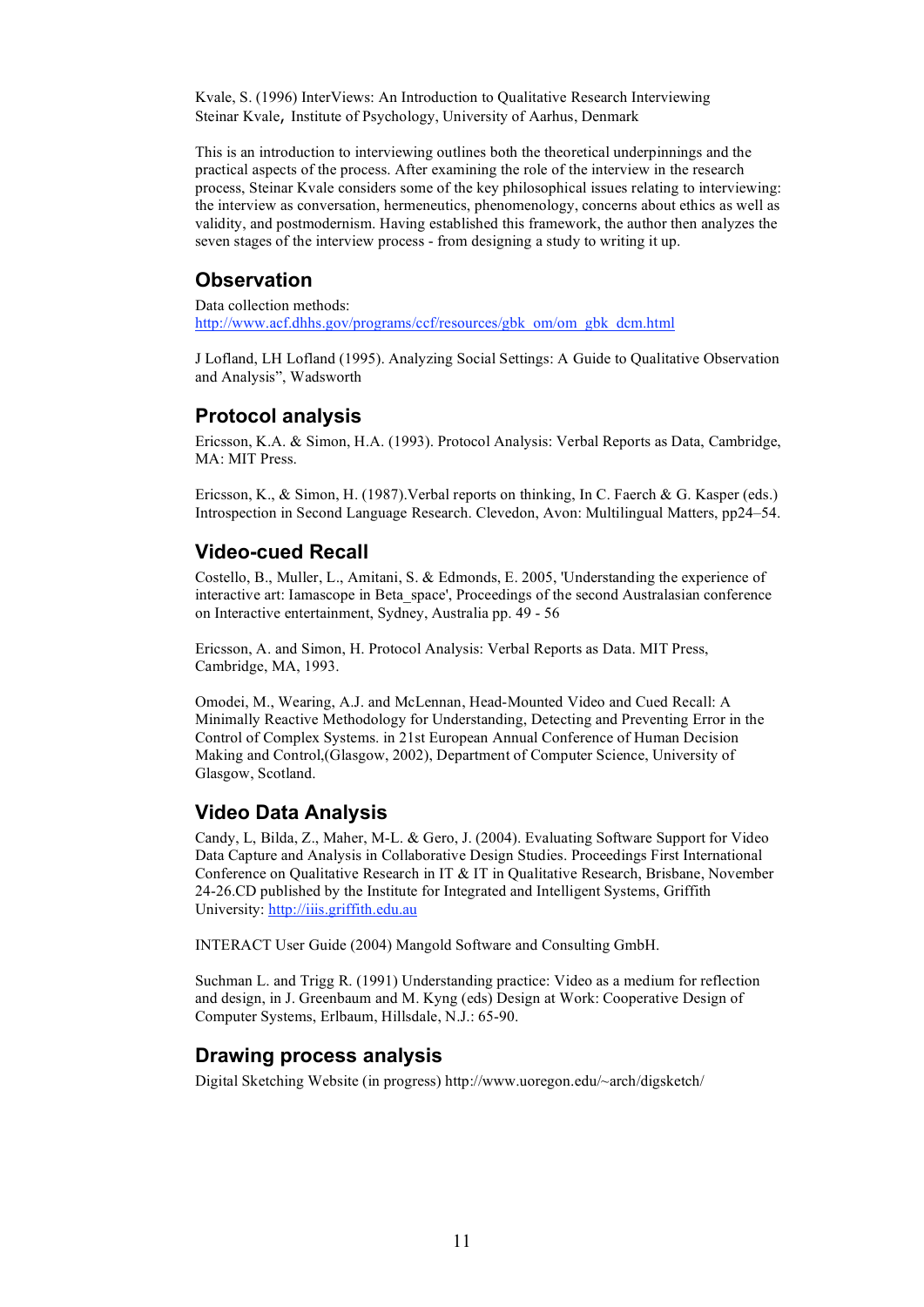### **Software for Data Analysis**

The need for handling large qualities of observational data has given rise to software applications that allow the researcher to collate the audio, video, text material and perform various forms of qualitative and quantitative analysis.

Computer aided qualitative data analysis packages such as NVivo 2.0 do not directly support the analysis of video. Other tools that do support video, such as Atlas/ti, Qualrus and Hyper Research, are designed to work with small edited video clips, not with large libraries of raw or unedited videos. Transana handles videos more effectively than the mentioned ones and it is largely used because it is freeware, on the other hand Observer and Interact are higher end, more professional software which offer more flexibility for data collection and analysis across many disciplines.

NVivo where data are stored as sets of text documents, which can include field notes, interview transcripts, communications between individuals (especially email communications), and any other form of textual data. It is a text based analysis tool, which does not provide us with the synchronous analysis of audio video data. (www.qsr.com.au).

Atlas.ti is an application for the visual qualitative analysis of large bodies of textual, graphical and audio video data. The software supports all areas of document based research and works with video, image, audio data attached to text. (http://www.atlasti.de/)

"HyperRESEARCH" which enables the coding of any type of source including text, audio, video and image. HyperRESEARCH™ is a qualitative data analysis software package enabling users to code and retrieve, build theories, and conduct analyses of observational data. Recently with advanced multimedia capabilities, HyperRESEARCH allows users to work with text, graphics, audio, and video sources. The video recordings or captured images could be attached to text records to support heterogenous analysis (more information can be found at http://www.researchware.com/).

Transana is a free software for analyzing video and audio data. User can organize video clips (from the same or from different video files) into meaningful categories, as a mechanism for developing and expanding the theoretical understanding of what the video shows. The software allows one to apply searchable analytic keywords to these video clips. Search tools allow data mining and hypothesis testing across large video collections. It is also possible to share analytic markup with distant colleagues to facilitate collaborative analysis (more information can be found on www.transana.org ).

Observer (by Noldus) is for the collection, analysis, presentation and management of observational data. Noldus, providing a wide range of features for instrumentation for data collection and analysis, their software Observer can be applied to study observable behavior such as activities, postures, gestures, facial expressions, movements, and social or humansystem interactions. The latest version of Observer integrates analysis of textual data and handling transcripts to the video data. Observer also integrates different data collection techniques with accessories to suit different research environments (field/ lab/ dynamic) such as event logging interface, eye trackers, mobile device camera, spectacles camera, and so on. Specific data collection and analysis tools vary according to the needs of the discipline (Neuroscience, Psychology, Zoology, Usability) and Observer XT provides with add-in tools to satisfy these needs. U-Log, logging tool, automatically records user computer interaction, EthoVision, a video tracking system is used for automatic recording of activity, movement and interactions of animals; and Theme is used for detection and analysis of patterns in timebased analysis. More information can be found at http://www.noldus.com.

INTERACT is a software tool that helps you to save hundreds of hours of time during analysis of video recordings and live observations, offering sophisticated logging and analysis methods. Interact can be used to study observable behavior such as activities, postures, gestures, facial expressions, movements, and social or human-system interactions. With Interact it is possible to record events (segments of information based on video) independent of a method. Events can be logged simultaneously in one video, and the ways to achieve it very flexible. Interact allows annotation, integration of text/ transcripts connected to the videos events, and it can handle any type of multimedia file as well as the functionality to control video devices directly. Interact has add-ins for specific research disciplines (Neuro Science, Psychology, animal behavior, Usability). With Data view user can display any kind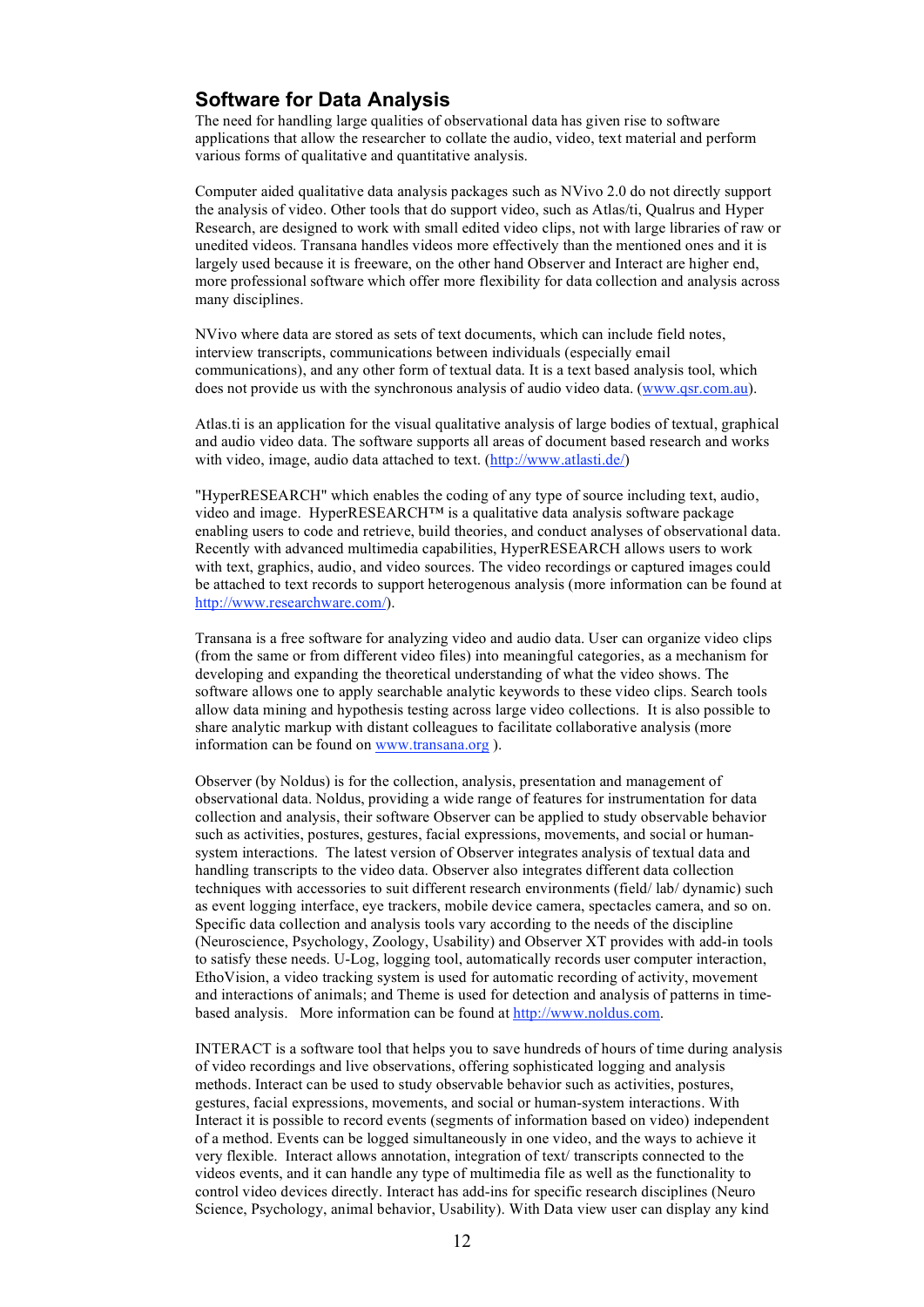of externally acquired data synchronously to the video recordings, such as physiological information, or data acquired by mechanical systems. With Sound Analyzer user can identify parts automatically whenever special audio events happen e.g. where a person is speaking. With Highlight Movie Creator user can combine all video events where a specific action occurs and makes them into one video file. With the use of PATTERN add-on, the user can discover and quantify behavioral patterns in the observational data. The recent add-on, LogSqare records information about user activities and screen content in human-computer interaction studies. More information can be found at http://www.mangold.de.

|                                                 |        |        |      | Observer Interact Transana HyperResearch Atlas.ti |         |  |
|-------------------------------------------------|--------|--------|------|---------------------------------------------------|---------|--|
| Runs on Windows and MAC                         | W only | W only |      |                                                   | W only  |  |
| Integration of text with videos                 |        |        |      |                                                   |         |  |
| Precise time codes for video events             |        |        |      |                                                   |         |  |
| Handling any multimedia file?                   |        |        | Mpeg |                                                   | limited |  |
| Event recording                                 |        |        |      |                                                   |         |  |
| Method independent event<br>recording?          |        |        |      |                                                   |         |  |
| Annotate videos?                                | V      | V      | V    |                                                   |         |  |
| Multiple coding of videos?                      |        |        |      |                                                   |         |  |
| Coding textual data                             |        |        |      |                                                   |         |  |
| Organize coding systems                         |        |        |      |                                                   |         |  |
| Export facility?                                |        |        |      |                                                   |         |  |
| Add-on functions?                               |        | N      |      |                                                   |         |  |
| <b>Statistical tools</b>                        |        |        |      |                                                   |         |  |
| Pattern analysis (add-on)                       |        |        |      |                                                   |         |  |
| Video-tracking (add-on)                         |        |        |      |                                                   |         |  |
| HCI logging (add-on)                            |        |        |      |                                                   |         |  |
| Acquiring/integrating external data<br>(add-on) |        | V      |      |                                                   |         |  |
|                                                 |        |        |      |                                                   |         |  |

#### **Comparison chart between qualitative data analysis tools which involve video analysis**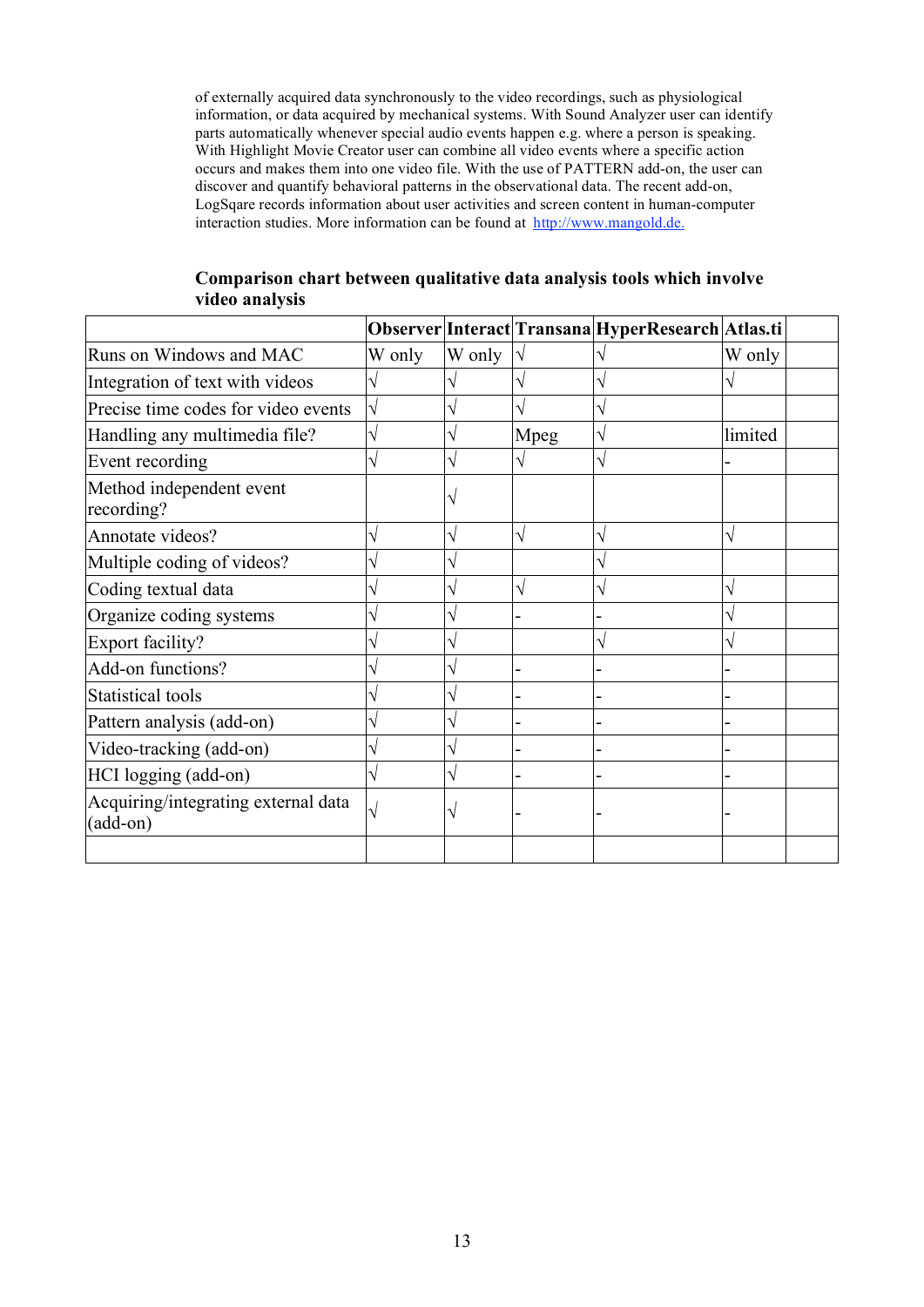### **Practice-Based Research**

Bolt, B. (2006). A Non Standard Deviation: Handlability, Praxical Knowledge and Practice Led Research, Speculation and Innovation: applying practice led research in the creative industries., Queensland University of Technology. Accessed: 1/09/06. Available: http://www.speculation2005.net

Frayling, C. et al (1997). (eds.) Practice- based Doctorates in the Creative and Performing Arts and Design. N.p. [UK]: UK Council for Graduate Education.

Arts and Humanities Research Board (2000). Guide to the Research Grant Scheme. http://www.ahrb.ac.uk/research/grant/guide.htm [accessed July 2000]

Harris. M. (1996). (ed.) Review of Postgraduate Education. N.p. [UK]: Higher Education Funding Council for England. http://www.niss.ac.uk/education/hefce/pub96/m14\_96.html

Hockey J. (2003). Practice–Based Research Degree Students in Art and Design: Identity and Adaptation. Journal of Art & Design Education February 2003, vol. 22, no. 1, pp. 82- 91(10) The University of Gloucestershire, UK. Publisher: Blackwell Publishing on behalf of the National Society for Education in Art and Design.

Biggs, M. (2003). The Role of "the Work" in Research. PARIP, University of Bristol, UK. Accessed: 5/09/06. Available: http://www.bris.ac.uk/parip/biggs.htm

Gray, C. & Malins, J. (2004). Visualizing Research: A Guide to the Research Process in Art and Design, Ashgate, Aldershot.

Reilly, L. 2002, An Alternative Model of 'Knowledge' for the Arts', Working Papers in Art and Design, vol. 2. http://www.herts.ac.uk/artdes1/research/papers/wpades/vol2/reillyfull.html

Hannula, M. (2005) (ed) Artistic Research. Theories, Methods, and Practices, ISBN 951-53- 2743-1purchase at http://goart.gu.se/kf\_publ/kf\_publ.htm

Pakes, A., 2004, 'Art as Action or Art as Object? The Embodiment of Knowledge in Practice as Research', Working Papers in Art and Design, vol. 3. Available: http://www.herts.ac.uk/artdes1/research/papers/wpades/vol3/apfull.html

Scrivener, S. & Chapman, P., (2004).The Practical Implications of Applying a Theory of Practice Based Research: A Case Study, Working Papers in Art and Design, vol. 3. Available: http://www.herts.ac.uk/artdes1/research/papers/wpades/vol3/ssfull.html

Scrivener, S. (2002). The Art Object Does Not Embody a Form of Knowledge, Working Papers in Art and Design, http://www.herts.ac.uk/artdes1/research/papers/wpades/vol2/scrivenerfull.html

Sullivan, G. (2005). Art Practice as Research: Inquiry in the Visual Arts, Sage, California.

#### **PBR Web links**

**http://www2.rgu.ac.uk/subj/ats/research/home.html http://www.sunderland.ac.uk/~as0bgr/learnmat.html http://www.point.ac.uk/ http://www.herts.ac.uk/artdes/research/papers/wpades/index.html**

#### **Practitioner Records**

Edward Weston's Daybooks: http://art-support.com/edwardweston.htm

Klee, Paul and Jurg Spiller. Paul Klee Notebooks: Volume 1: The Thinking Eye, Volume 2: The Nature of Nature.London, 1992.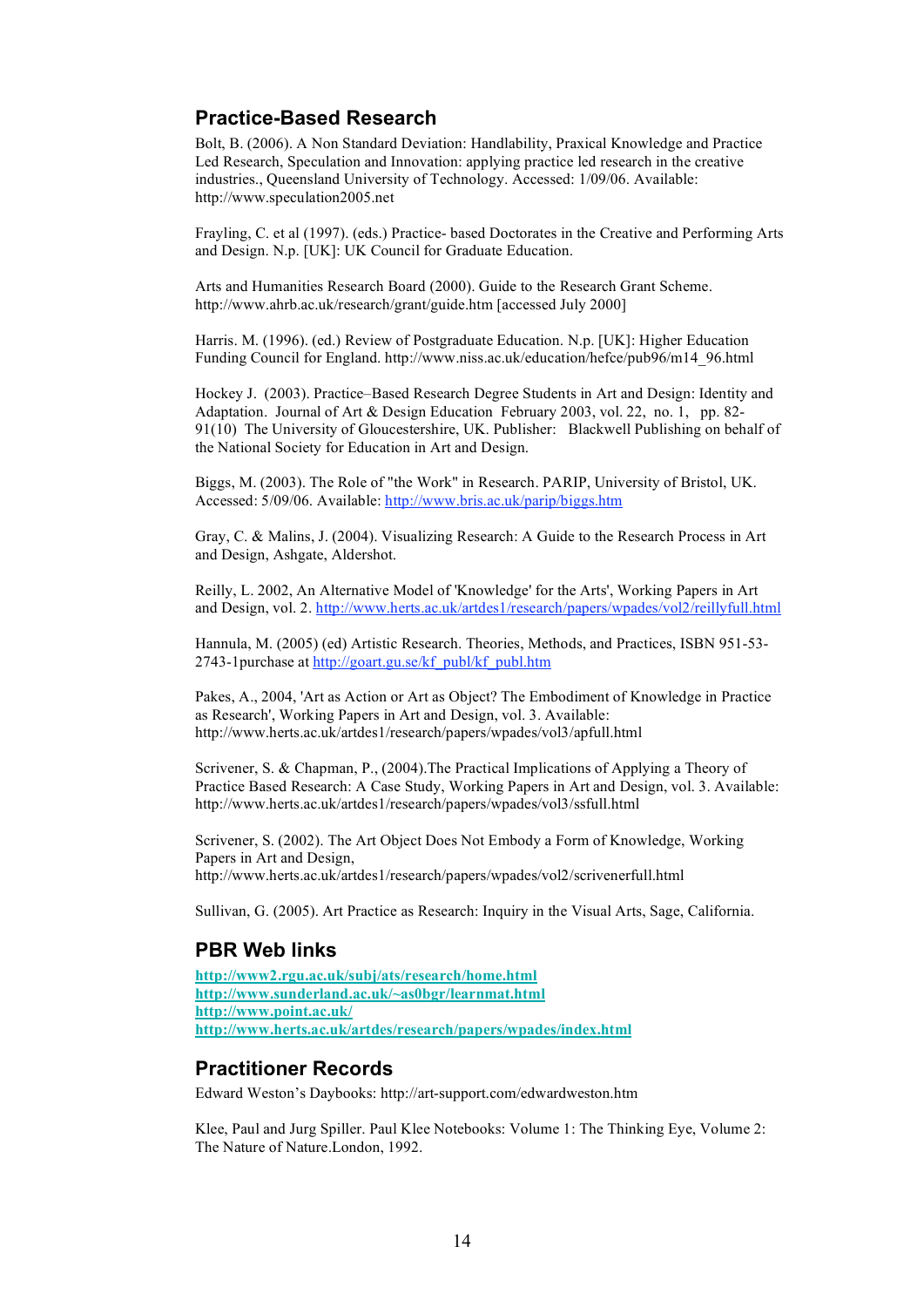## **Reflective Practice**

Schön, D. A. 1983, The Reflective Practitioner : How Professionals Think in Action, Basic Books, New York.

Cowan, J. 1998, On Becoming an Innovative University Teacher: Reflection in Action., SRHE & Open University Press, London.

Holmes, A. 2006, 'Reconciling Experimentum and Experientia: Ontology for Reflective Practice Research in New Media', Speculation and Innovation: applying practice led research in the creative industries., Queensland University of Technology. Accessed: 1/09/06. Available: http://www.speculation2005.net

### **Usability**

Harker, S. (1995). The Development of Ergonomic Standards for Software, Applied Ergonomics, 26,(4), pp275-279.

Thomas, C. and Bevan, N. (1995). Usability Context Analysis: A Practical Guide and Performance Measurement Handbook EC Project Versions. National Physical Laboratory, Teddington, Crown Copyright.

## **Other Useful References**

Costello, B., Muller, L., Amitani, S. & Edmonds, E. (2005). Understanding the Experience of Interactive Art: Iamascope in Beta\_Space, Interactive Entertainment 2005, Creativity & Cognition Studios Press, University of Technology Sydney, Australia, pp. 49-56.

Lawson, B. (2006) How Designers Think: The Design Process Demystified, 4th edn, Architectural Press Elsevier, London.

Throop, J. C., (2003). Articulating Experience, Anthropological Theory, vol. 3, no. 2, pp. 219- 241.

Zeisel, J. (1981) Inquiry by Design : Tools for Environment-Behavior Research, Brooks/Cole Pub. Co., Monterey, Calif.

## **Advice to PhD Students**

http://www.uow.edu.au/research/rsc/hdrhb/PhDNotNobelPrize.pdf It's a PhD, not a Nobel Prize - the most difficult thing is to get to grips with is how unamazing your PhD can be. This article presents the results of a study of experienced examiners' attitudes.

http://www.phinished.org/ Peer support for finishing a PhD. Might strike some as a bit too community/US-centric.

http://www.insidehighered.com/workplace/2005/11/30/tips - What They Don't Teach You in Graduate School

http://polaris.gseis.ucla.edu/pagre/network.html: Networking on the Network: A Guide to Professional Skills for PhD Students - long article, but focuses on the things you should be doing other than writing a thesis.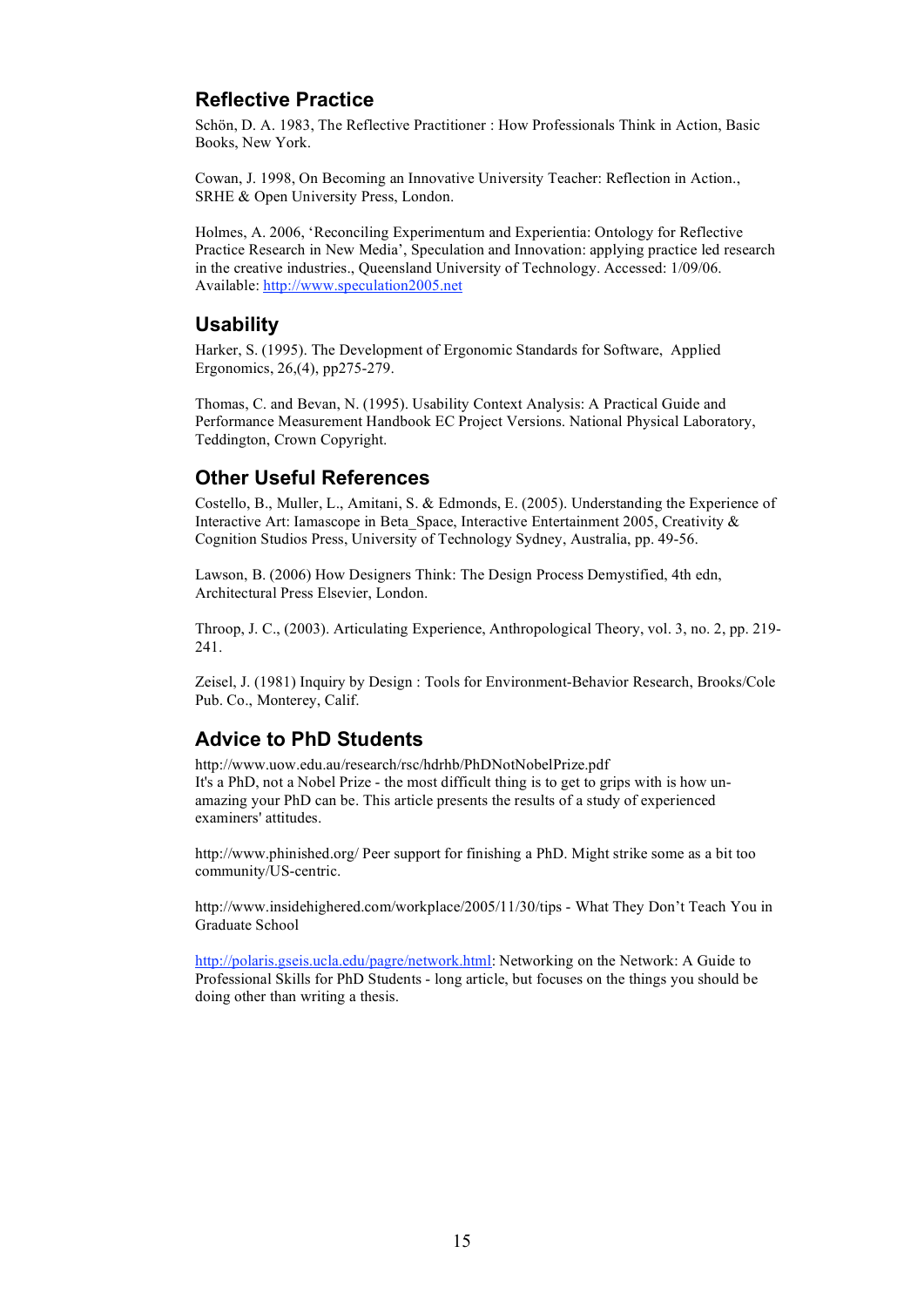# **Appendix**

# **Definitions and Terms**

This part of the document is intended as a placeholder. The entries will be updated regularly.

## **Action Research**

*Action research* grew out of attempts to acquire knowledge that would help change social systems. It was essentially a theory-based approach grounded in real life that, in simplified form, consisted of a cyclical process of conducting an investigation, taking action based on the results of that enquiry, followed by evaluation of the improvements in the situation under consideration. It has been developed further in organisational (Burke, 1994) and educational research (Stringer, 2003) and different forms have evolved.

*Action* research requires intervention in order to study impact of change on a given situation and thereby understand the situation under consideration. A number of forms have been developed in different domains since its origins in the social sciences in the 1940s. Action Research Electronic Reader: http://www.scu.edu.au/schools/gcm/ar/arr/arow/default.html

## **Data Collection and Analysis Methods**

### **Conversation analysis**

The study of naturally occurring talk-in-interaction in order to discover how we produce an orderly social world. CA provides an account of the machinery in operation within talk by a fine-grained analysis of talk. It does not refer to context or motive unless they are explicitly deployed in the talk itself. Conversation analysis has developed a highly sophisticated form of transcription notation (q.v.) to support its fine-grained analysis.

## **Discourse analysis**

A study of the way versions or the world, society, events and psyche are produced in the use of language and discourse. The Foucauldian version is concerned with the construction of subjects within various forms of knowledge/power. Semiotics, deconstruction and narrative analysis are forms of discourse analysis. Further reading:

Hammersley, M. (2002), Discourse analysis: A Bibliographical Guide http://www.cf.ac.uk/socsi/capacity/Activities/Themes/In-depth/guide.pdf

### **Drawing process analysis**

A new kind of pen allows us to examine the drawing process in more detail. With a commercial digital pen and special paper, we can record a designer's pen strokes, and use its "instant replay" software to see how a picture was constructed. Digital Sketching Website (in progress) http://www.uoregon.edu/~arch/digsketch/

#### **Interviews**

The interview technique is a systematic collection of verbal information. It consists in asking about users opinions and attitudes to get basic information with prepared questions asked by the interviewer. The answers are either written or recorded. The interviews can be structured or unstructured. The terms structured interviews implies that the content of the interview, in terms of the questions and their sequence, is predefined. Because of the structuring the interview offers the opportunity for more systematic collection data. The unstructured interview is more open-ended, and the interviewee develops the themes proposed by the interviewer. Further reading:

http://www.ul.ie/~infopolis/methods/interv.html

### **Survey**

Surveys are used to collect quantitative information about items in a population. Surveys of human populations and institutions are common in political polling and government, health, social science and marketing research. Survey may focus on opinions or factual information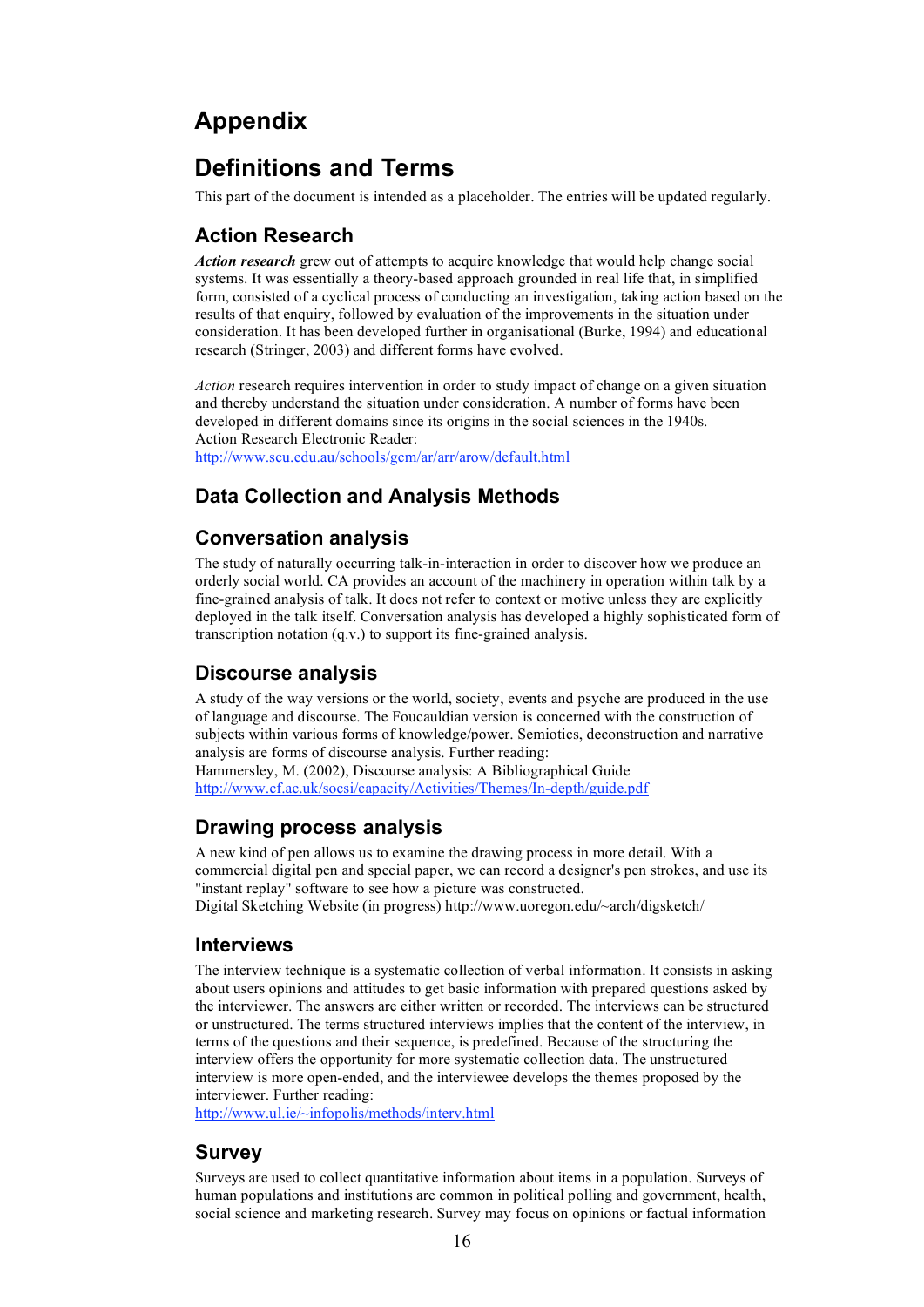depending on its purpose. On-line resource about how to conduct surveys: http://www.managementhelp.org/commskls/surveys/surveys.htm

### **Observation**

Observations can be conducted of individual behaviour or interactions among individuals, of events or of physical conditions within a site or facility. They require well-trained observers and detailed guidelines about whom or what to observe, when and for how long and by what method of recording. The primary advantage of observation is its validity. When done well, observation is considered a strong data collection method because it generates first-hand, unbiased information by individuals who have been trained on what to look for and how to record it. Observation does require time—for development of the observation tool, training of the observers and the data collection—making it a more costly data collection method than some of the others. Further reading:

http://www.acf.dhhs.gov/programs/ccf/resources/gbk\_om/om\_gbk\_dcm.html

#### **Protocol analysis**

Protocol analysis is a rigorous methodology for eliciting verbal reports of thought sequences as a valid source of data on thinking. It is used to gather data in usability testing in product design and development, in psychology and a range of social sciences.Further reading: Ericsson, K.A. & Simon, H.A. (1993), "Protocol Analysis: Verbal Reports as Data", Cambridge, MA: MIT Press.

### **Software for Data Analysis**

The need for handling large qualities of observational data has given rise to software applications that allow the researcher to collate the audio, video, text material and perform various forms of qualitative and quantitative analysis. Examples include:

NVIVO: www.qsr.com.au

ATLAS.ti http://www.atlasti.de/ Observer (by Noldus: http://www.noldus.com/products/ HyperRESEARCH: http://www.researchware.com/ INTERACT: http://www.mangold.de/english/intlatest.htm

## **Video-cued Recall**

Video-cued recall or retrospective reporting is a method for collecting verbal data commonly used for investigating human cognitive processes. Because reports are made after the experience, this method is regarded as having less impact on cognitive processes than concurrent think-aloud methods. Reporting retrospectively, however, presents the risk that the participant will forget details and that their recall will be interpretively filtered. The video cued-recall method helps to avoid these pitfalls by using video to help the participant recall the detail of their experience and avoid selective interpretation.

In order to support your claims, you need to provide an appropriate form of evidence. Evidence can be acquired by three main approaches:

- **Argumentation**
- Proof
- **Empirical**

#### **Evidence by Argument**

**Argumentation** 

The act of forming reasons, making inductions, drawing conclusions, and applying them to the case in discussion; the operation of inferring propositions, not known or admitted as true, from facts or principles known, admitted, or proved to be true

#### **Evidence by Proof**

• Legal definition

Proof is the perfection of evidence, for without evidence there is no proof, although, there may be evidence which does not amount to proof: for example, a man is found murdered at a spot where another had been seen walking but a short time before, this fact would be evidence to show that the latter was the murderer, but, standing alone, would be very far from proof of it.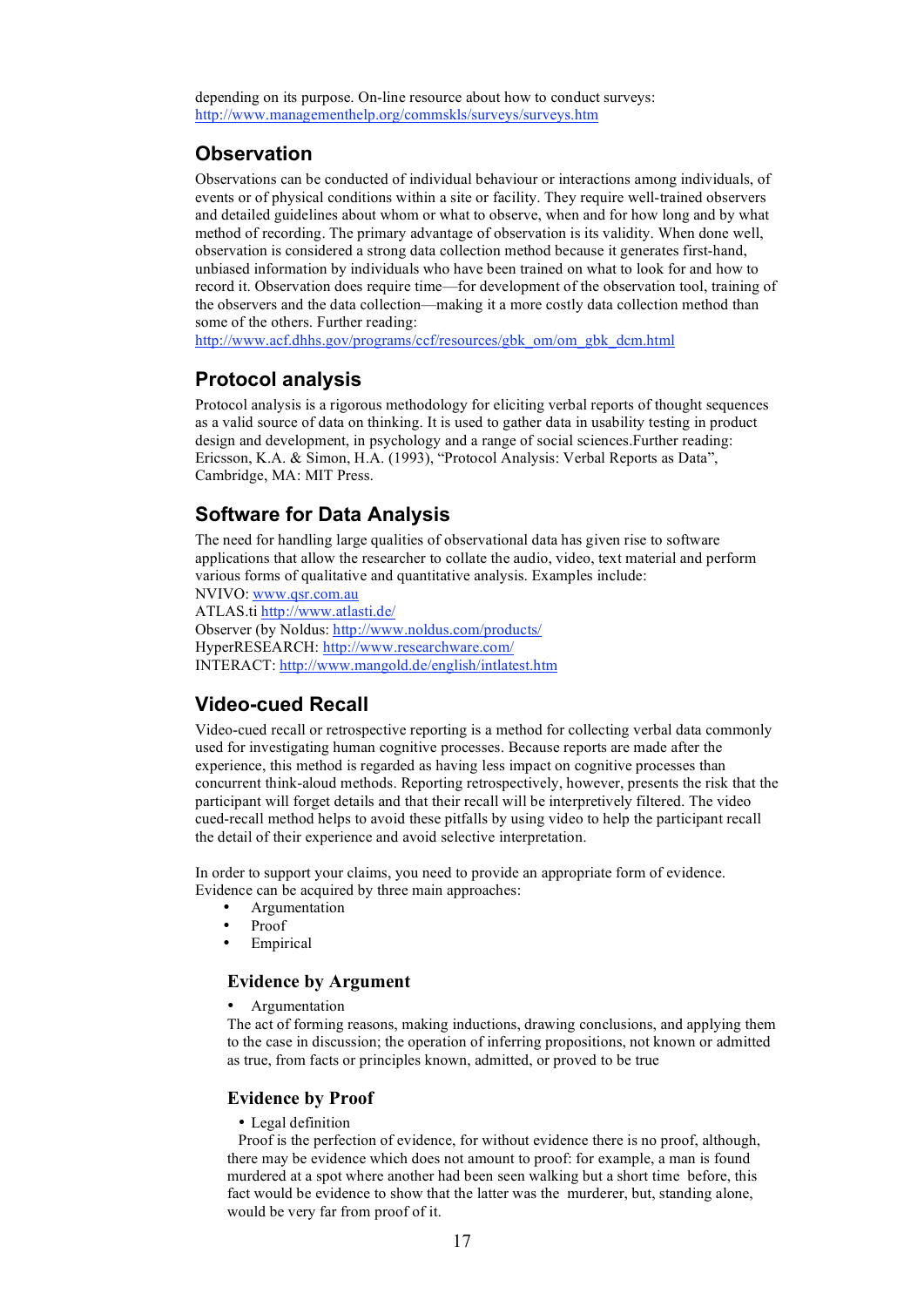• Mathematical definition

Proof - a formal series of statements showing that if one thing is true something else necessarily follows from it, as in Euclidean Geometry or Mathematical Logic

#### **Empirical Evidence**

Empirical evidence is needed for research that bases its findings on direct or indirect observation as its test of reality. Evidence is acquired by:

- Observational Studies
- Situated studies
- People and technology interaction in context
- Practitioner accounts
- Personal reflections on activities and events
- Observer viewpoints
- Independent perspective on participant actions

### **Experimental Research**

*Experimental* research involves testing hypotheses by manipulating variables within a controlled situation

- Experimental Design
- Hypothesis Testing
- Controlled Variables
- Laboratory Environment
- **Statistical Tests**
- **Empirical Evidence**

## **Gödel's theorem**

http://en.wikipedia.org/wiki/Gödel's\_incompleteness\_theorem

#### **Interactive Art and Research Practice**

Studying art is recognised as a historical or critical scholarly activity rather than a natural subject for field research. By its very nature, interactive art has particular characteristics that necessitate a different form of inquiry to conventional areas of discourse in this field. The involvement of the audience in the active experience of the work, for one thing, is a radical departure from normal expectations of our relationship to art works. Some artists view audience interaction as an integral part of the work itself and are not only keen to learn from that behaviour but also wish to engage with the audience directly. In both audience and artist collaborative experience, a process of evaluation takes place, an activity that requires systematic forms of information, analysis and reflection. The evaluation of an emerging interactive artwork or system is analogous with the development of an interactive software system using user-centred design methods. In creative work there is a dual need: for best results, the work should be carried out in as realistic (naturalistic) setting as possible and, at the same time, the results should provide an opportunity to turn what is learnt into modifications in the evolving art system. There are some important constraints that differentiate the normal process of creating art from the research-oriented approach. Artists working in a studio are in a natural setting for them but for research to be effective the gathering of information is critical and this imposes constraints upon the way of working. Artists working in a public space learn from the audience's behaviour as they interact with the new work. How they learn and discoveries that inform their work is both a new area of creative practice and a source of knowledge for the wider community.

## **Practice-based Research**

*Practice-based Research* is an original investigation undertaken in order to gain new knowledge partly by means of practice. In a doctoral thesis, claims of originality and contribution to knowledge may be demonstrated through creative outcomes in the form of artefacts such as painting, music, designs, models, digital media, or creative events such as performances, installations and exhibitions. Whilst the significance and context of that knowledge is described in words, a full understanding of it can only be obtained with reference to those outcomes. The textual description includes documentation of the research process, as well as textual analysis or explanation to support its position and to demonstrate critical reflection.